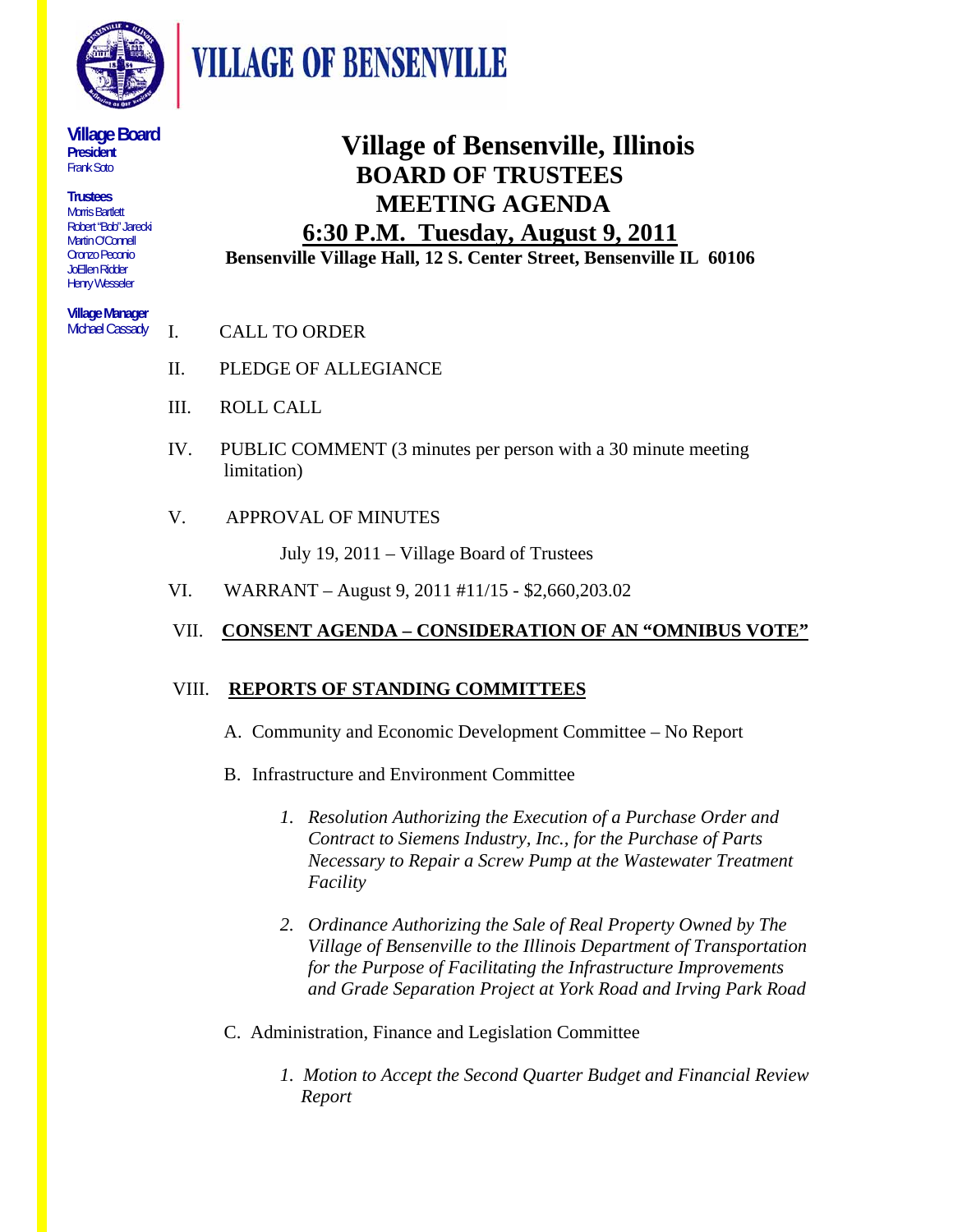- *2. Ordinance Approving the First Amendment to the Village of Bensenville, Illinois Fiscal Year 2011 Budget*
- *3. Ordinance Authorizing the Sale or Disposal of Personal Property Deemed No Longer Necessary or Useful to the Village of Bensenville*
- *4. Resolution Approving the Execution of a Contract for Services and Scope of Work with ETC Institute for a Community Survey*
- D. Public Safety Committee
	- *1. Resolution Authorizing the Purchase of an IP Surveillance Camera System from Critical Technology Solutions, Inc.*
- E. Recreation and Community Building Committee No Report
- F. Technology Committee No Report

#### IX. INFORMATION ITEMS

- A. PRESIDENT'S REMARKS
- B. VILLAGE MANAGER'S REPORT
- C. VILLAGE ATTORNEY'S REPORT
- X. UNFINISHED BUSINESS
- XI. NEW BUSINESS
- XII. EXECUTIVE SESSION
- A. Review of Executive Session Minutes [5 ILCS 120/2 (C)(21)]
	- B. Personnel  $[5 \text{ ILCS } 120/2 \text{ (C)}(1)]$
	- C. Collective Bargaining  $[5 \text{ ILCS } 120/2 \text{ (C)}(2)]$
	- D. Property Acquisition [5 ILCS 120/2(C)(5)]
	- E. Litigation [5 ILCS 120/2(C)(11)]
- XIII. MATTERS REFERRED FROM EXECUTIVE SESSION
- XIV. ADJOURNMENT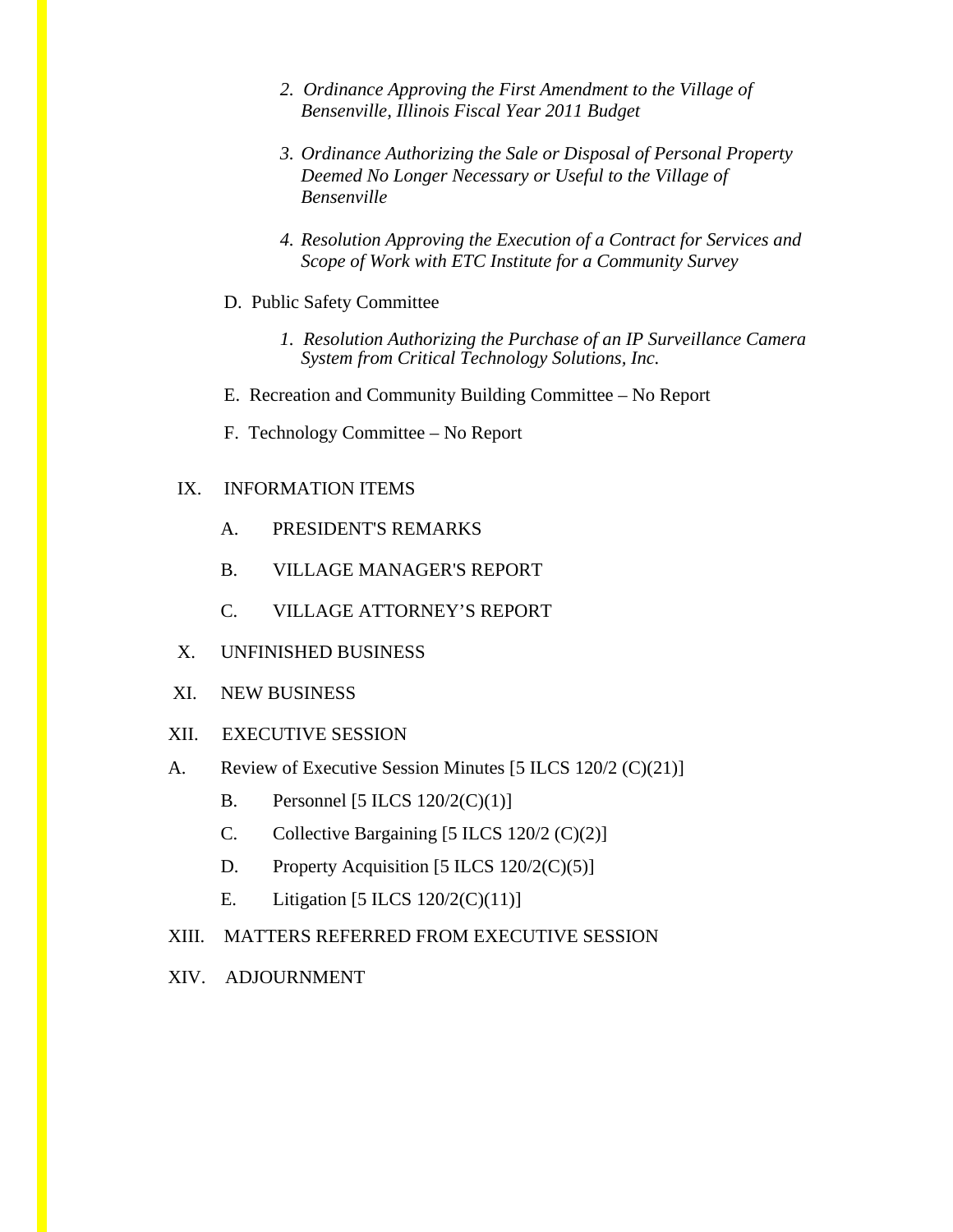# **Village of Bensenville Board Room 12 South Center Street Bensenville, Illinois 60106 Counties of DuPage and Cook**

# **MINUTES OF THE VILLAGE BOARD OF TRUSTEES MEETING July 19, 2011**

**CALL TO ORDER:** 1. President Soto called the meeting to order at 6:55 p.m.

**ROLL CALL:** 2. Upon roll call by Acting Village Clerk, Corey Williamsen, the following Board Members were present:

Bartlett, Jarecki, O'Connell, Ridder, Wesseler

Absent: Peconio

A quorum was present.

# **PUBLIC**

## **COMMENT: Arnold Sandoval – 1006 Argyle Street, Unit A**

Mr. Sandoval addressed the Village Board with his appreciation for the help he received from Village Staff in assisting him by making the apartment complex located at 1006 Argyle Street a safe place to live.

#### **Charles Rizzo – 115 Woodland Ave**

Mr. Rizzo addressed the Village Board with his appreciation of Village Staff during the storm clean-up. Mr. Rizzo thanked Village Staff for their quick attention in cleaning up Bensenville.

#### **Trustee Bartlett**

Trustee Bartlett thanked Director of Special Events, Gary Thorsen, along with the attendees of Music in the Park on July 13, 2011 in welcoming the Wounded Heroes Foundation who brought two buses of Veterans from the Paraplegic Ward and the Blind Unit to the event

# **APPROVAL OF**

**MINUTES:** 3. The June 28, 2011 Village Board Meeting Minutes were presented.

Motion: Trustee Bartlett made a motion to approve the minutes as presented. Trustee Wesseler seconded the motion.

All were in favor. Motion carried.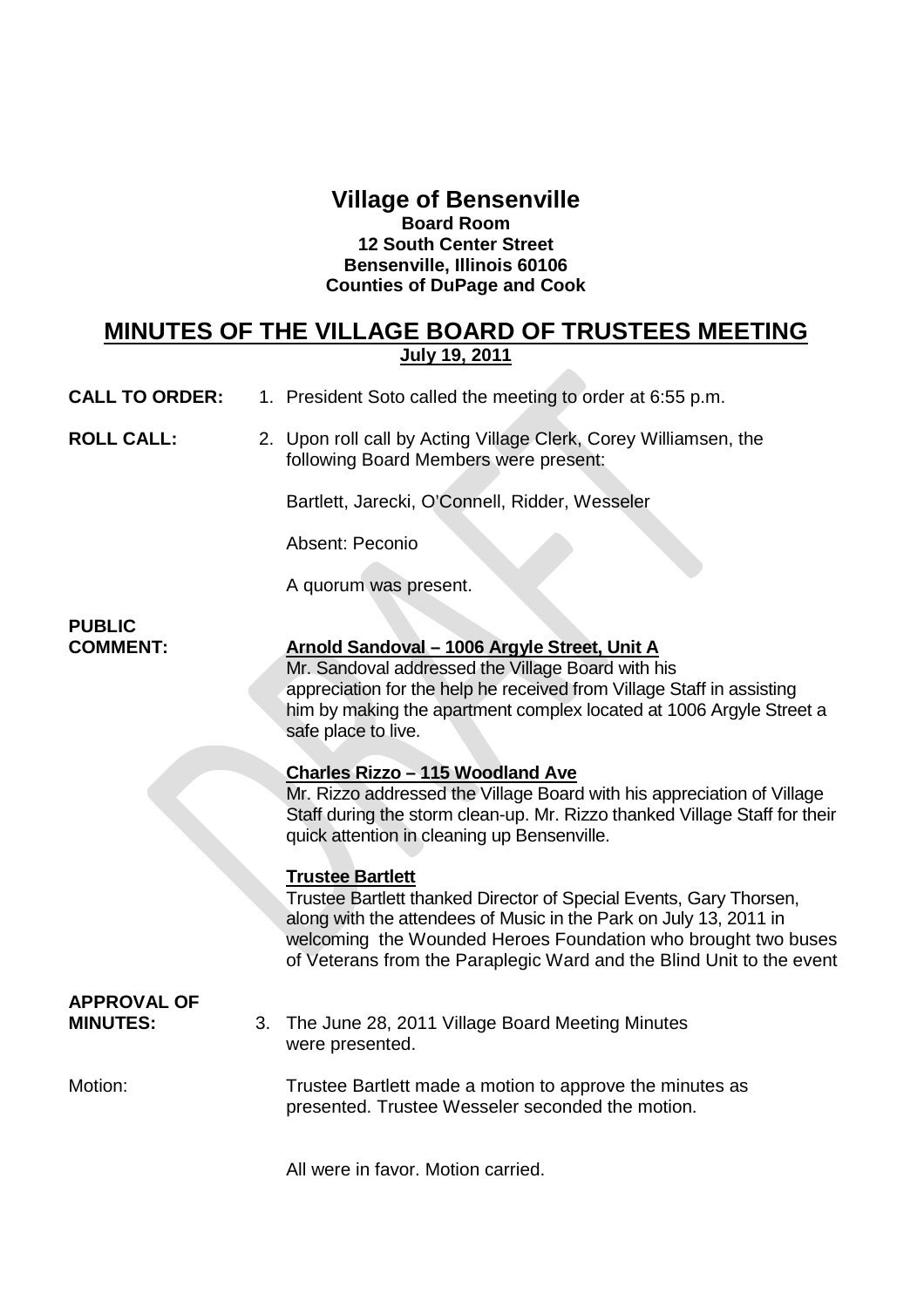| <b>WARRANT NO.</b><br>11/14:        | 4. President Soto presented <b>Warrant No. 11/14</b> in the amount of<br>\$1,355,724.26.                                                                                                                                                                                                                                                  |
|-------------------------------------|-------------------------------------------------------------------------------------------------------------------------------------------------------------------------------------------------------------------------------------------------------------------------------------------------------------------------------------------|
| Motion:                             | Trustee Wesseler made a motion to approve the warrant as<br>presented. Trustee Bartlett seconded the motion.                                                                                                                                                                                                                              |
| <b>ROLL CALL:</b>                   | AYES: Bartlett, Jarecki, O'Connell, Ridder, Wesseler                                                                                                                                                                                                                                                                                      |
|                                     | NAYS: None                                                                                                                                                                                                                                                                                                                                |
|                                     | All were in favor. Motion carried.                                                                                                                                                                                                                                                                                                        |
| <b>Ordinance No</b><br>44-2011:     | 5. President Soto gave the summarization of the action contemplated in<br>Ordinance No. 44-2011 entitled An Ordinance Granting Approval<br>of a Variance to Allow a Shed Abutting a Garage on the Property<br>Commonly Identified as 185 South Church Road, Bensenville,<br>Illinois.                                                     |
| Motion:                             | Trustee Wesseler made a motion to approve the resolution as<br>presented. Trustee Bartlett seconded the motion.                                                                                                                                                                                                                           |
| <b>ROLL CALL:</b>                   | AYES: Bartlett, Jarecki, O'Connell, Ridder, Wesseler                                                                                                                                                                                                                                                                                      |
|                                     | NAYS: None                                                                                                                                                                                                                                                                                                                                |
|                                     | All were in favor. Motion carried.                                                                                                                                                                                                                                                                                                        |
| <b>Resolution No.</b><br>R-77-2011: | 6. President Soto gave the summarization of the action contemplated in<br>Resolution No. R-77-2011 entitled A Resolution Waiving<br><b>Competitive Bidding and Authorizing the Execution of a</b><br><b>Purchase Order and Contract to A-Lamp Concrete Contractors,</b><br>Inc. for the Construction of an Asphalt Pad for the Salt Dome. |
| Motion:                             | Trustee Ridder made a motion to approve the resolution as<br>presented. Trustee Bartlett seconded the motion.                                                                                                                                                                                                                             |
| <b>ROLL CALL:</b>                   | AYES: Bartlett, Jarecki, O'Connell, Ridder, Wesseler                                                                                                                                                                                                                                                                                      |
|                                     | <b>NAYS: None</b>                                                                                                                                                                                                                                                                                                                         |
|                                     | All were in favor. Motion carried.                                                                                                                                                                                                                                                                                                        |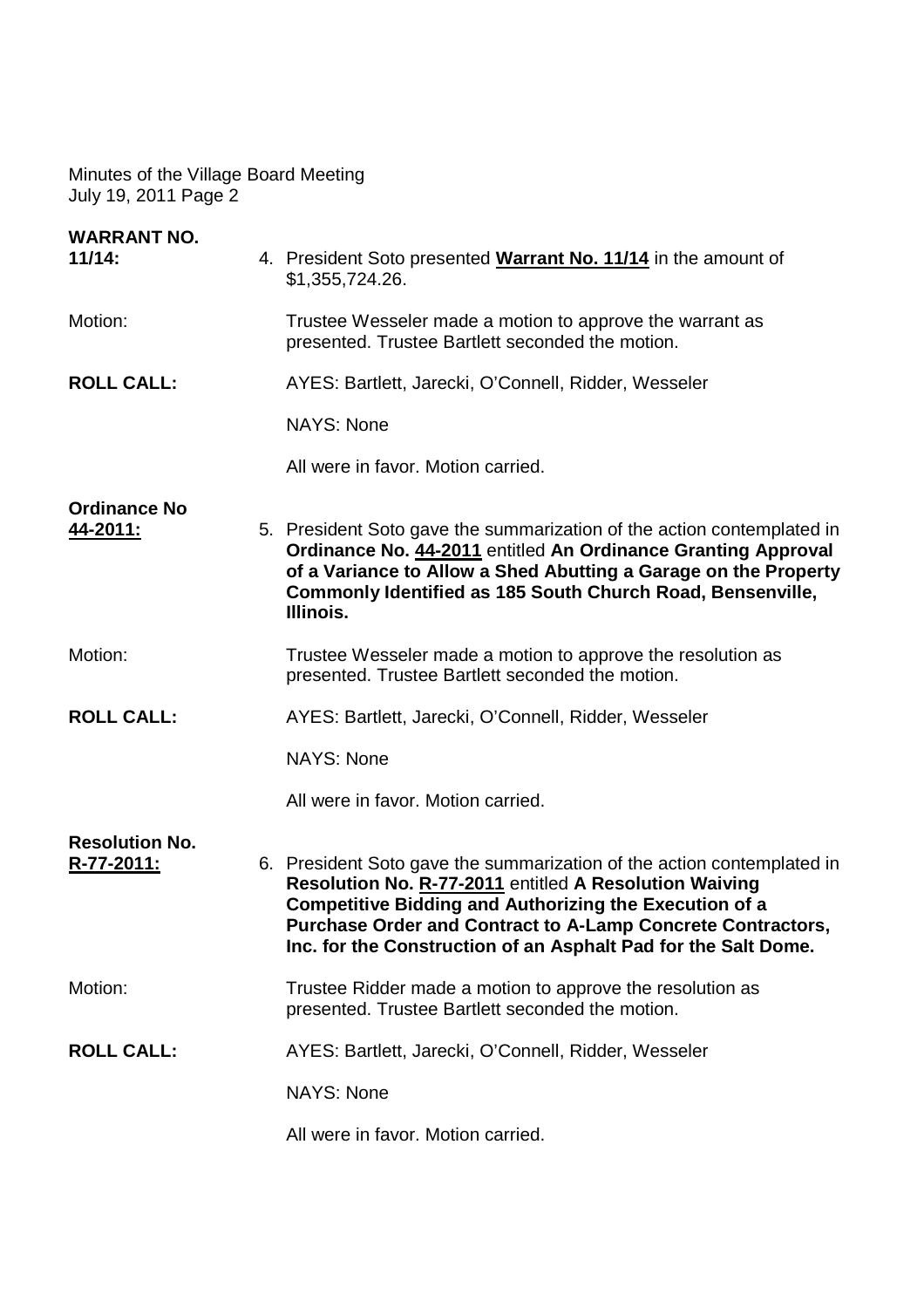| <b>Resolution No.</b><br>R-78-2011: | 7. President Soto gave the summarization of the action contemplated in                                                                                                                                                                                                                                      |
|-------------------------------------|-------------------------------------------------------------------------------------------------------------------------------------------------------------------------------------------------------------------------------------------------------------------------------------------------------------|
|                                     | Resolution No. R-78-2011 entitled A Resolution Authorizing the<br><b>Execution of a Purchase Order to Cargill Incorporated Salt</b><br><b>Division for Bulk Road Salt.</b>                                                                                                                                  |
| Motion:                             | Trustee O'Connell made a motion to approve the resolution as<br>presented. Trustee Bartlett seconded the motion.                                                                                                                                                                                            |
| <b>ROLL CALL:</b>                   | AYES: Bartlett, Jarecki, O'Connell, Ridder, Wesseler                                                                                                                                                                                                                                                        |
|                                     | <b>NAYS: None</b>                                                                                                                                                                                                                                                                                           |
|                                     | All were in favor. Motion carried.                                                                                                                                                                                                                                                                          |
| <b>Resolution No.</b><br>R-79-2011: | 8. President Soto gave the summarization of the action contemplated in<br>Resolution No. R-79-2011 entitled A Resolution Authorizing the<br><b>Execution of a Mater Warranty Agreement with CCSi</b><br><b>Communications.</b>                                                                              |
| Motion:                             | Trustee O'Connell made a motion to approve the resolution as<br>presented. Trustee Bartlett seconded the motion.                                                                                                                                                                                            |
| <b>ROLL CALL:</b>                   | AYES: Bartlett, Jarecki, O'Connell, Ridder, Wesseler                                                                                                                                                                                                                                                        |
|                                     | <b>NAYS: None</b>                                                                                                                                                                                                                                                                                           |
|                                     | All were in favor. Motion carried.                                                                                                                                                                                                                                                                          |
| <b>Resolution No.</b><br>R-80-2011: | 9. President Soto gave the summarization of the action contemplated in<br>Resolution No. R-80-2011 entitled A Resolution Receiving and<br><b>Placing on File the Audit Comprehensive Annual Financial</b><br>Report, Single Audit Report and Management Letter for Fiscal<br>Year Ending December 31, 2010. |
|                                     | Director of Finance, Tim Sloth, thanked the Village of Bensenville<br>Finance Staff, including Assistant Finance Director, Jean Schmidt,<br>and Accounting/Payroll Administrator, Sharon Barrett, for their hard<br>work during the Audit.                                                                  |
|                                     | John Weber and Tony Boras from Crowe Horwath, LLP made a<br>presentation to the Village Board of the Bensenville Audit for fiscal<br>year ending December 31, 2010.                                                                                                                                         |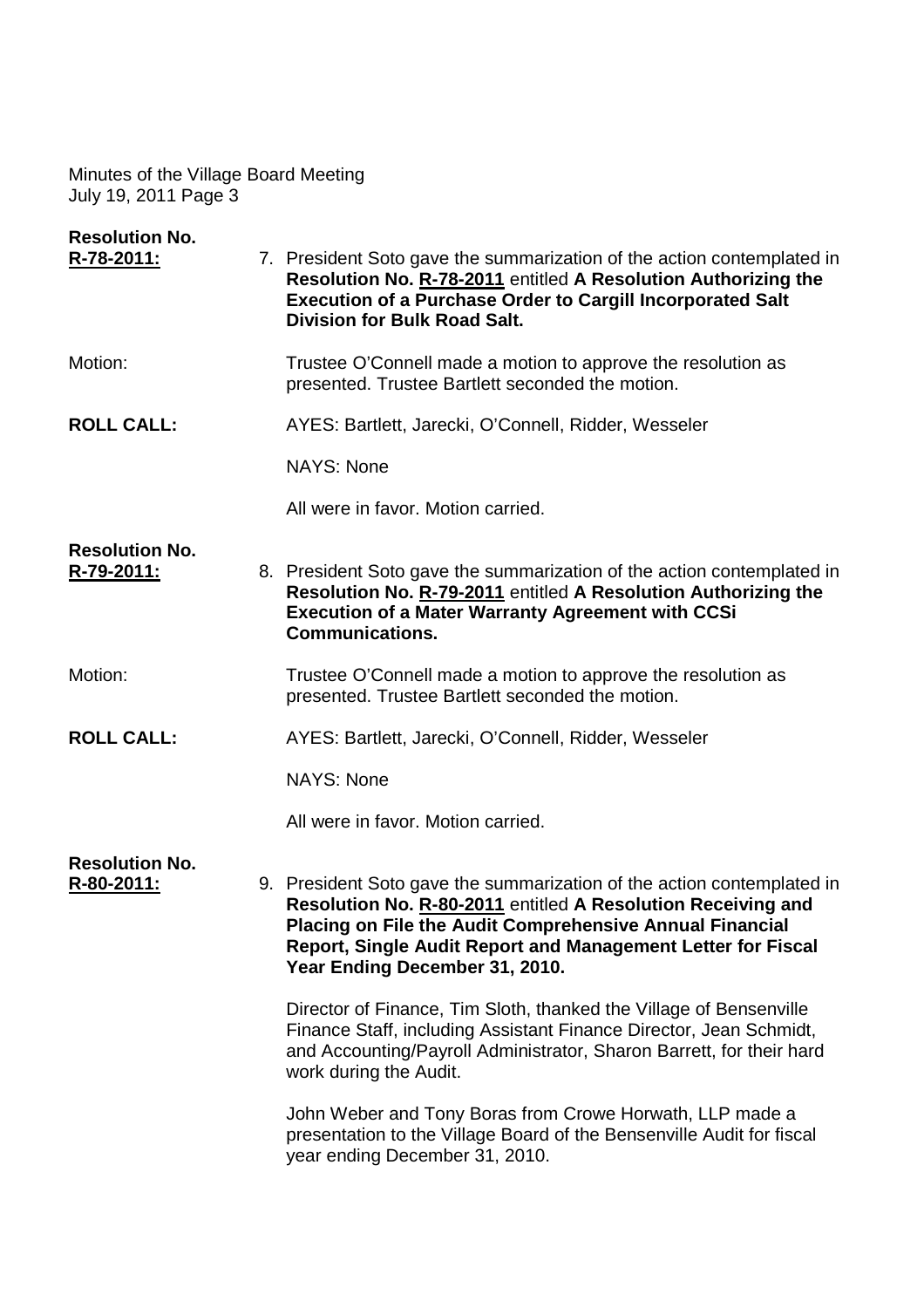| Motion:                             | Trustee Ridder made a motion to approve the resolution as<br>presented. Trustee Bartlett seconded the motion.                                                                                                                                                      |
|-------------------------------------|--------------------------------------------------------------------------------------------------------------------------------------------------------------------------------------------------------------------------------------------------------------------|
| <b>ROLL CALL:</b>                   | AYES: Bartlett, Jarecki, O'Connell, Ridder, Wesseler                                                                                                                                                                                                               |
|                                     | <b>NAYS: None</b>                                                                                                                                                                                                                                                  |
|                                     | All were in favor. Motion carried.                                                                                                                                                                                                                                 |
| <b>Resolution No.</b><br>R-81-2011: | 10. President Soto gave the summarization of the action contemplated in<br>Resolution No. R-81-2011 entitled A Resolution Authorizing the<br>Payment for the Annual DuPage Metropolitan Enforcement<br>Group Fair Share Contribution for Amended Fiscal Year 2011. |
| Motion:                             | Trustee O'Connell made a motion to approve the resolution as<br>presented. Trustee Jarecki seconded the motion.                                                                                                                                                    |
| <b>ROLL CALL:</b>                   | AYES: Bartlett, Jarecki, O'Connell, Ridder, Wesseler                                                                                                                                                                                                               |
|                                     | <b>NAYS: None</b>                                                                                                                                                                                                                                                  |
|                                     | All were in favor. Motion carried.                                                                                                                                                                                                                                 |
| <b>Ordinance No</b><br>45-2011:     | 11. President Soto gave the summarization of the action contemplated in<br>Ordinance No. 45-2011 entitled An Ordinance Granting<br>Amending the Bensenville Village Code Title 4, Chapter 8,<br>Section 13, Automated Traffic Law Enforcement System.              |
| Motion:                             | Trustee Ridder made a motion to approve the resolution as<br>presented. Trustee Jarecki seconded the motion.                                                                                                                                                       |
| <b>ROLL CALL:</b>                   | AYES: Bartlett, Jarecki, O'Connell, Ridder, Wesseler                                                                                                                                                                                                               |
|                                     | <b>NAYS: None</b>                                                                                                                                                                                                                                                  |
|                                     | All were in favor. Motion carried.                                                                                                                                                                                                                                 |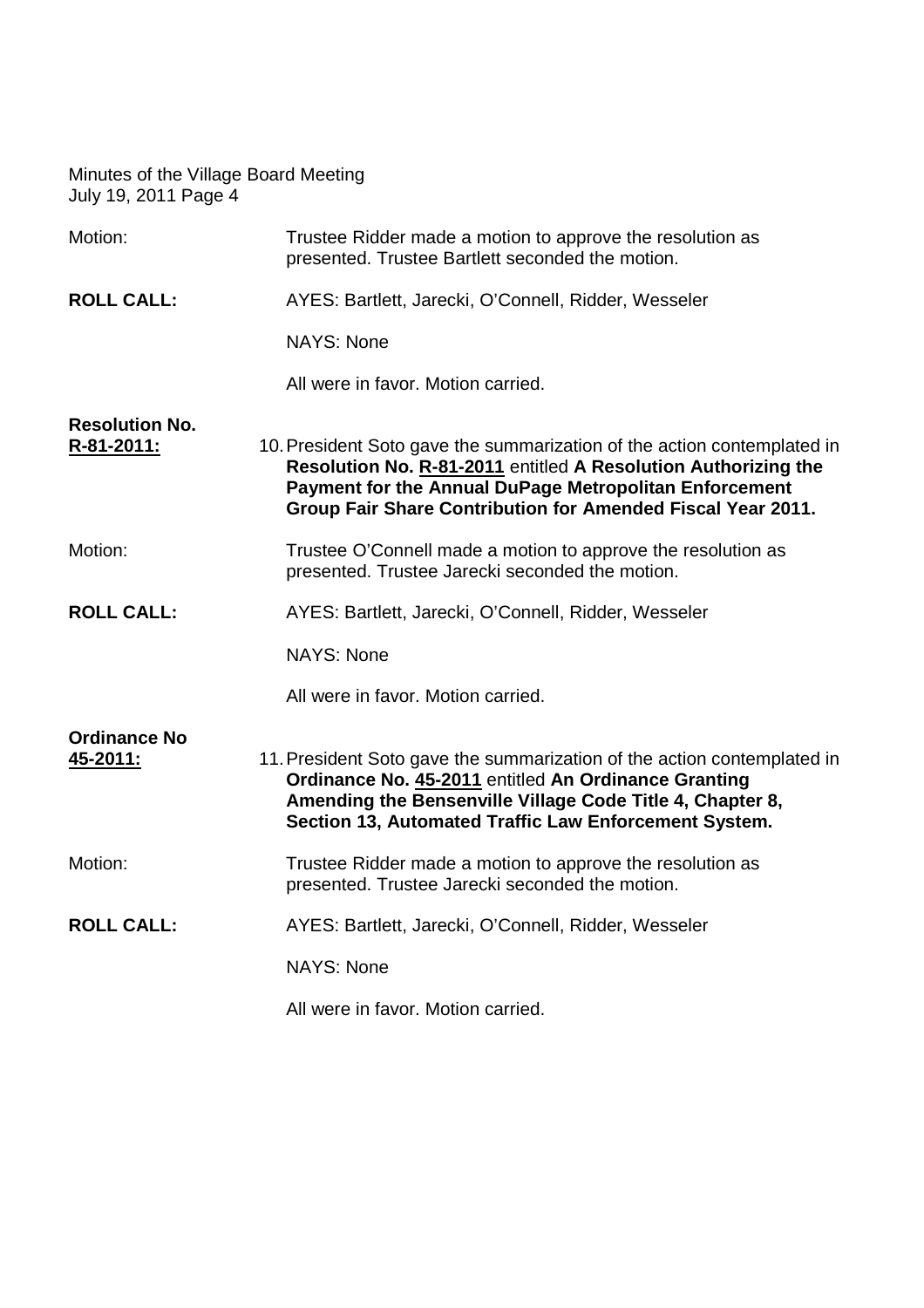| <b>PRESIDENT'S</b><br><b>REMARKS:</b> | President Soto thanked Village Staff for their work during the<br>successful Liberty Fest.                                                                                                                                                                                                                                                                                       |
|---------------------------------------|----------------------------------------------------------------------------------------------------------------------------------------------------------------------------------------------------------------------------------------------------------------------------------------------------------------------------------------------------------------------------------|
|                                       | Director of Special Events, Gary Thorsen, thanked All Volunteers<br>including: Pete Gallagher, Rick Cuvala, Michele Milewski, Chuck<br>Rizzo, Ted & Vicki Wronkiewicz, Mike Martella, Nina Keehan, Lions<br>Group, American Legion, Public Works, Don Shultz, Frank Kosman,<br>Trustee O'Connell along with BBAA, and Diana Paluch for their<br>participation with Liberty Fest. |
|                                       | President Soto reminded all Residents about the heat advisory<br>warnings and reminded Residents about the cooling centers in town.                                                                                                                                                                                                                                              |
| <b>MANAGERS</b><br><b>REPORT:</b>     | Village Manager, Michael Cassady, introduced the newly hired<br>Assistant Village Manager, Dan DiSanto, to the Village Board.                                                                                                                                                                                                                                                    |
| <b>NEW BUSINESS:</b>                  | Trustee Wesseler asked for the status of a residential complaint he<br>received in regards to Liberty Fest. Village Staff was directed to<br>resolve the issue.                                                                                                                                                                                                                  |
|                                       | Trustee Wesseler inquired about the profit the Village made during<br>the Liberty Fest. Village Staff was directed to produce a report.                                                                                                                                                                                                                                          |
| <b>ADJOURNMENT:</b>                   | Trustee Ridder made a motion to adjourn the meeting. Trustee<br>Bartlett seconded the motion                                                                                                                                                                                                                                                                                     |
|                                       | All were in favor. Motion carried.                                                                                                                                                                                                                                                                                                                                               |
|                                       | President Soto adjourned the meeting at 7:57 p.m.                                                                                                                                                                                                                                                                                                                                |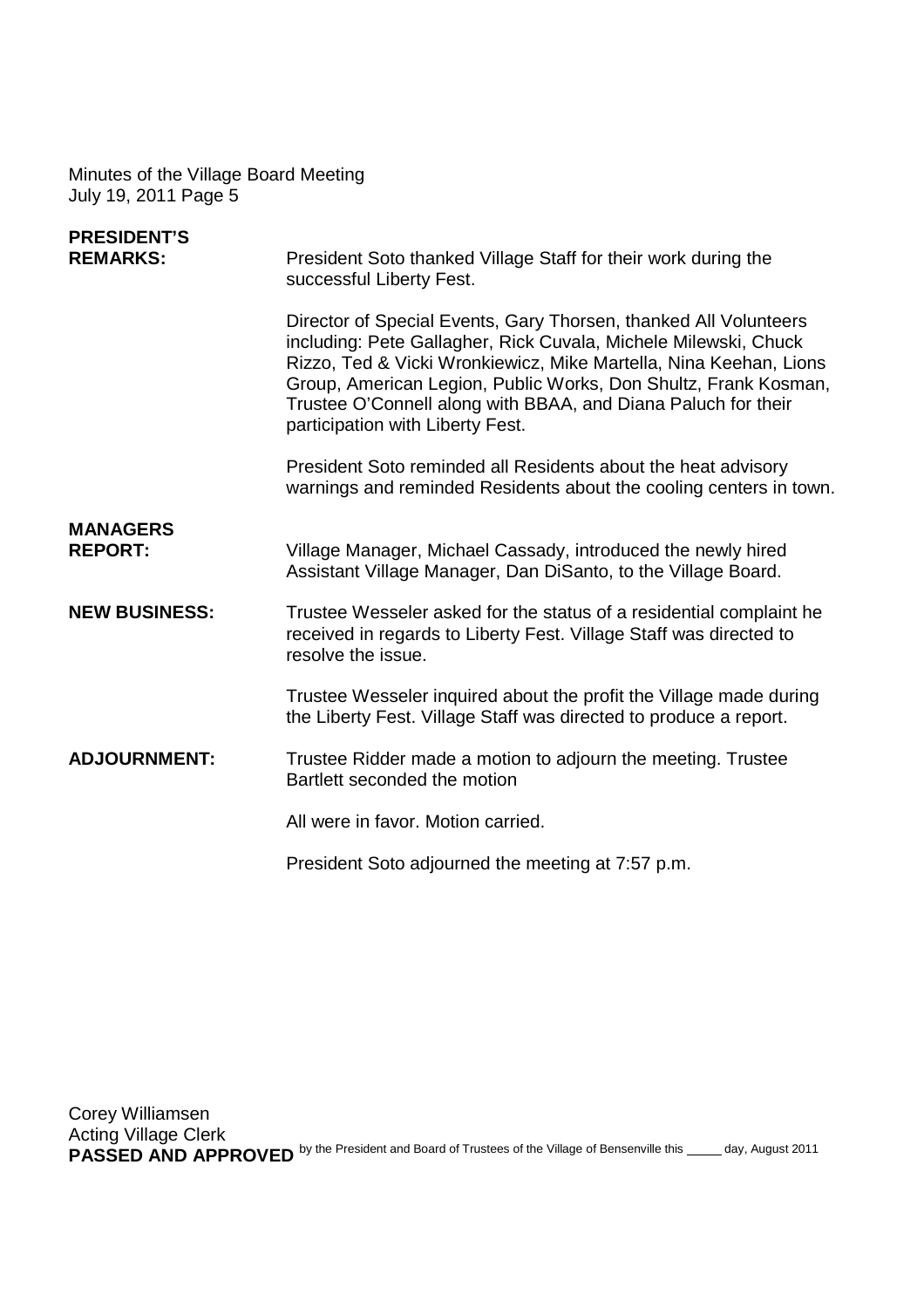#### **TYPE:** Resolution **SUBMITTED BY:** Joe Caracci **DATE**: 08/01/2011

**DESCRIPTION:** Approval of Resolution authorizing the purchase of parts necessary to repair Screw Pump #1 at the Wastewater Treatment Plant.

#### *SUPPORTS THE FOLLOWING APPLICABLE VILLAGE GOALS:*

*X* Financially Sound Village **Enrich the lives of Residents**  *Quality Customer Oriented Services Major Business/Corporate Center X* Safe and Beautiful Village View View Vibrant Major Corridors

l

| <b>ASSIGNED COMMITTEE: I&amp;E Committee</b> | DATE: 08/09/2011 |
|----------------------------------------------|------------------|

**BACKGROUND:** During the May 29, 2011 excessive rain event that produced nearly 2" of rain in a very short time period and brought flooding to our problem areas, the wastewater treatment plant was operating at full capacity. Full capacity includes the running of all three (3) of our screw pumps that convey wastewater to our activated sludge treatment units. These pumps are critical to operating our pump during high level events.

**KEY ISSUES:** During the events of May 29, screw pump #1 experienced a failure at the upper drive that rendered the pump unusable. United Water (our WWTP Contractor) was able to bypass pump while they performed a temporary emergency repair to the screw pump. The repair included some welding and the addition of some steel gussets to reinforce the metal shaft. This temporary fix has held thus far, but a permanent replacement of the screw pump is recommended to assure reliable service of this 34 year old part into the future.

United Water researched the necessary repairs and secured pricing for both the OEM parts and labor needed to perform the repairs. The parts have been ordered through Siemens Industry, Inc. and total \$30,843. Formal approval of the purchase and payment is requested at this time via Resolution.

United Water also sought proposals from contractors to install the parts and make the repairs. A key component to the installation of the parts is the need to rent/secure a crane truck to lift and secure the screw pump while the repairs are necessary. United Water Mechanical Services Group submitted the lowest proposal in the amount of \$7,400 and they are the most familiar with the facility. As this cost is below that required for formal Village Board approval, this part of the project will be handled administratively.

**ALTERNATIVES:** Village Board discretion

**RECOMMENDATION:** Staff recommends approval of the Resolution

**BUDGET IMPACT:** Funds are available in the Wastewater – Capital Construction Account (#51080880 596000)

**ACTION REQUIRED:** Approval of the Resolution.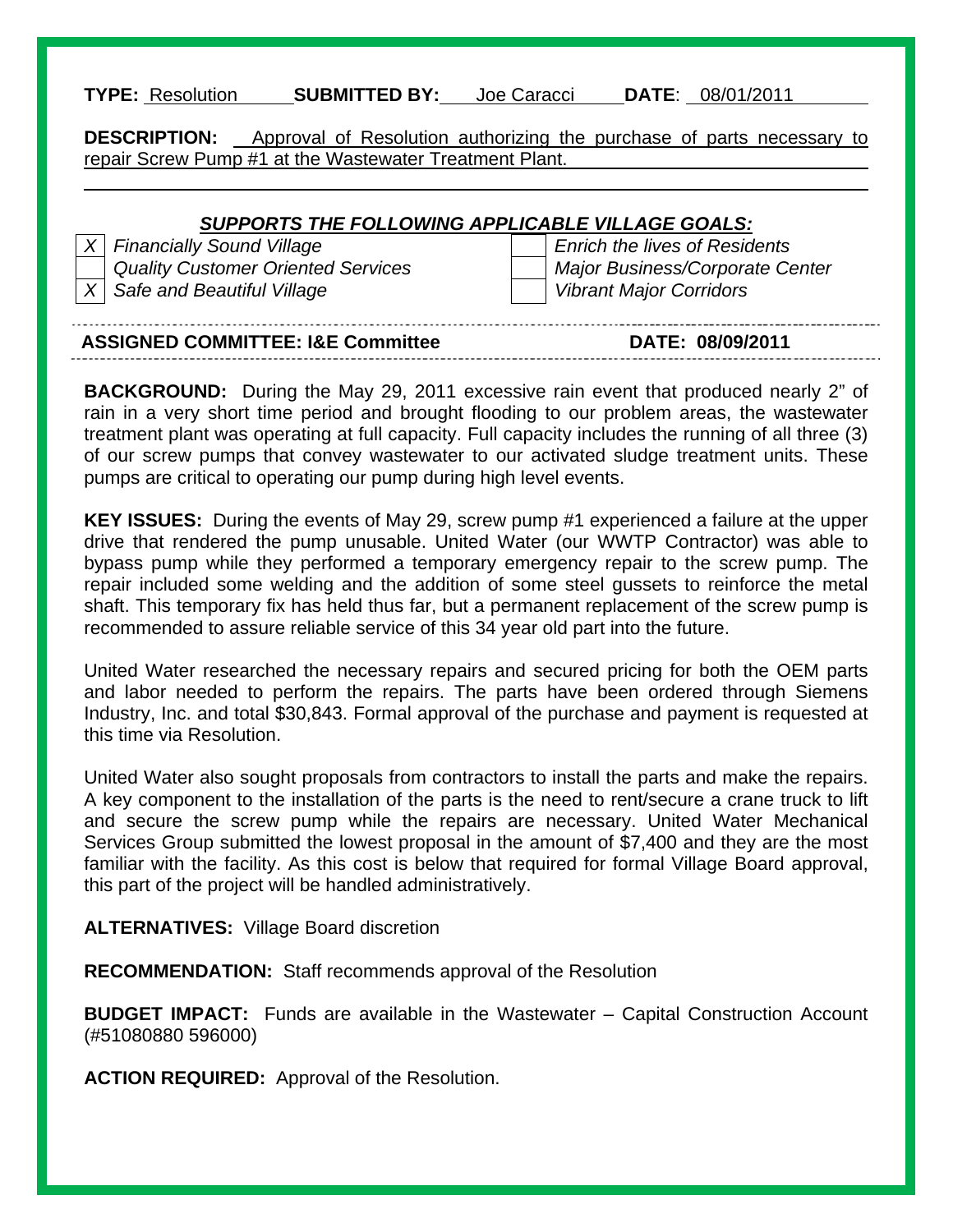#### **Resolution No.**

#### **Authorizing the Execution of a Purchase Order and Contract to Siemens Industry, Inc., for the purchase of parts necessary to repair a screw pump at the Wastewater Treatment Facility**

BE IT RESOLVED by the President and Board of Trustees of the Village of Bensenville, Counties of DuPage and Cook, Illinois as follows:

 THAT the Village Board authorizes the Village Manager to execute a purchase order and other associated documents to Siemens Industry, Inc. of Thomasville, GA to provide the necessary parts to repair a screw pump at the Wastewater Treatment Facility for a not-to-exceed amount of \$30,843.

 PASSED AND APPROVED by the President and Board of Trustees of the Village of Bensenville, Illinois, \_\_\_\_\_\_\_\_\_\_\_\_\_\_\_\_\_\_\_\_\_\_\_\_\_\_\_\_\_, 2011.

 $\overline{\phantom{a}}$  , and the contract of the contract of the contract of the contract of the contract of the contract of the contract of the contract of the contract of the contract of the contract of the contract of the contrac

APPROVED:

 Frank Soto Village President

ATTEST:

Corey Williamsen Acting Village Clerk

\_\_\_\_\_\_\_\_\_\_\_\_\_\_\_\_\_\_\_\_\_\_\_\_\_\_\_\_

AYES:

NAYS: \_\_\_\_\_\_\_\_\_\_\_\_\_\_\_\_\_\_\_\_\_\_\_\_\_\_\_\_\_\_\_\_\_\_\_\_\_\_\_\_\_\_\_\_\_\_\_\_\_\_\_\_\_\_\_\_\_\_\_\_\_\_\_\_

 $\bf ABSENT:$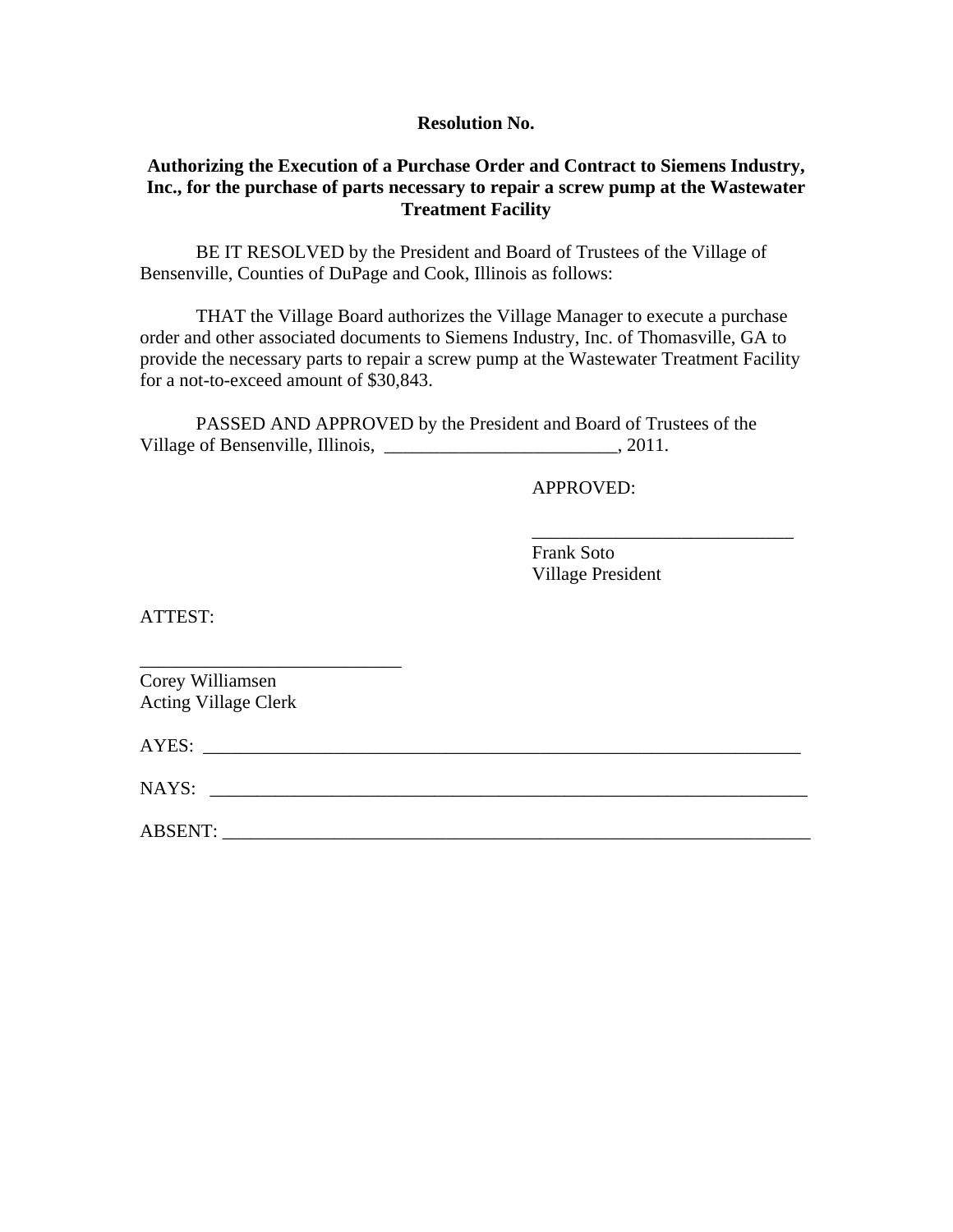#### **TYPE:** Ordinance **SUBMITTED BY:** Joe Caracci **DATE**: 08/01/2011

**DESCRIPTION:** Approval of Ordinance authorizing the sale of Village of Bensenville real property to IDOT necessary for the York Road / Irving Park Road Grade Separation Project

#### *SUPPORTS THE FOLLOWING APPLICABLE VILLAGE GOALS:*

*X* Safe and Beautiful Village X X Vibrant Major Corridors

l

*X* Financially Sound Village X  $\vert$  *X* Enrich the lives of Residents  *Quality Customer Oriented Services Major Business/Corporate Center* 

| <b>ASSIGNED COMMITTEE: I&amp;E Committee</b> | DATE: 08/09/2011 |
|----------------------------------------------|------------------|

**BACKGROUND:** As part of the York/Irving Grade Separation Project, IDOT needs to acquire a number of parcels of land from property owners. The proposed project includes the construction of a grade separation and widening of the intersection in order to provide a safe passage for vehicular and pedestrian traffic.

**KEY ISSUES:** Two (2) parcels of Village of Bensenville real property have been identified by IDOT as being necessary to acquire.

Parcel #1 (1HS0023) is a 0.055 acre / 2,395 square foot strip of land located on the southeast corner of York and Irving. The parcel occupies 141.40 feet of frontage approximately 17.17 feet wide along York Road. The fee simple compensation for the acquisition is \$37,000. The square foot cost equates to \$15.45/sf.

Parcel #2 (1HS0024) is a 0.242 acre / 10,542 square foot strip of land located just south of parcel #1 on the east side of York Road. The parcel occupies 664.04 feet of frontage varying in width from 17.17 feet to 56.30 feet wide along York Road. The fee simple compensation for the acquisition is \$165,000. The square foot cost equates to \$15.65/sf.

The Village parcels will accommodate the widening of York Road that will improve the safety of the intersection. The property currently forms the wedge between York Road and the Canadian Pacific Railroad south of Irving Park Road. Staff is very supportive of the grade separation project and feels that the compensation unit cost for the land is fair. Approval of the sale will assist in keeping the project moving forward.

**ALTERNATIVES:** Reject the offers from IDOT and provide a counteroffer.

**RECOMMENDATION:** Staff feels the compensation level for the property is fair and recommends approval of the sale.

**BUDGET IMPACT:** The sale of this property will become unanticipated revenue for the Village of Bensenville. Staff feels this revenue can be utilized to help fund Village costs on the Grade Separation Project (including watermain on Irving Park Road and north York Road, streetlight upgrades, miscellaneous aesthetic improvements to the intersection).

**ACTION REQUIRED:** Approval of the Ordinance authorizing the Village Manager to execute the necessary documents.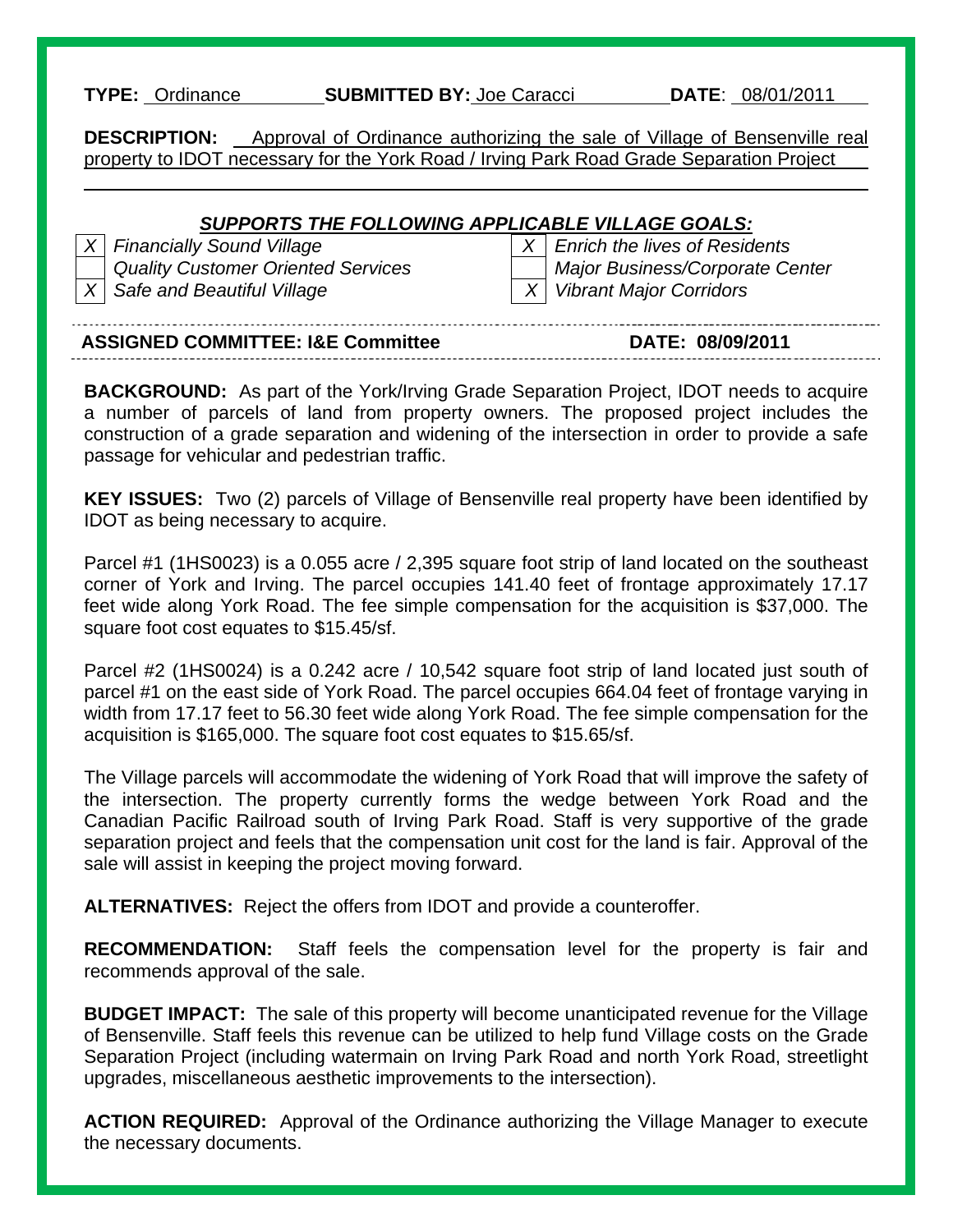#### **ORDINANCE NUMBER \_\_\_\_\_\_\_\_\_\_\_\_\_\_\_\_**

### **AN ORDINANCE AUTHORIZING THE SALE OF REAL PROPERTY OWNED BY THE VILLAGE OF BENSENVILLE TO THE ILLINOIS DEPARTMENT OF TRANSPORTATION FOR THE PURPOSE OF FACILITATING THE INFRASTRUCTURE IMPROVEMENTS AND GRADE SEPARATION PROJECT AT YORK ROAD AND IRVING PARK ROAD**

WHEREAS, The Illinois Department of Transportation ("IDOT") secured CREATE funding to perform safety enhancements and a grade separation at the York Road and Irving Park Road intersection ("PROJECT");

 WHEREAS, the Village of Bensenville ("VILLAGE") is supportive of the PROJECT that will relieve significant traffic congestion at this intersection; and

 WHEREAS, in order to facilitate the construction of the PROJECT, IDOT must secure two (2) parcels of real property ("PROPERTY") owned by the VILLAGE; and

WHEREAS, IDOT has the authority to secure the PROPERTY via eminent domain; and

WHEREAS, IDOT has hired consultants and professional appraisers to provide a fair market value offer to the VILLAGE; and

WHEREAS, the VILLAGE feels the offer is fair and in the best interest of the VILLAGE; and

WHEREAS, the Village of Bensenville has no use for said PROPERTY;

 NOW, THEREFORE, BE IT ORDAINED BY THE PRESIDENT AND BOARD OF TRUSTEES OF THE VILLAGE OF BENSENVILLE, COUNTIES OF DUPAGE AND COOK, ILLINOIS, as follows:

 SECTION ONE: The foregoing recitals shall be and are hereby incorporated as findings as if said recitals were fully set forth within this Section One.

 SECTION TWO: The Village Board authorizes the Village Manager to execute the necessary documents associated with the sale of the PROPERTY.

SECTION THREE: The PROPERTY consists of two (2) parcels of real property owned by the VILLAGE and is as commonly defined below and legally defined in Exhibits A and B:

> A. Parcel 1HS0023 Southeast corner of York and Irving Park Road (IL Rte. 19) B. Parcel 1HS0024 East side of York Road, South of Irving Park Road (IL Rte. 19)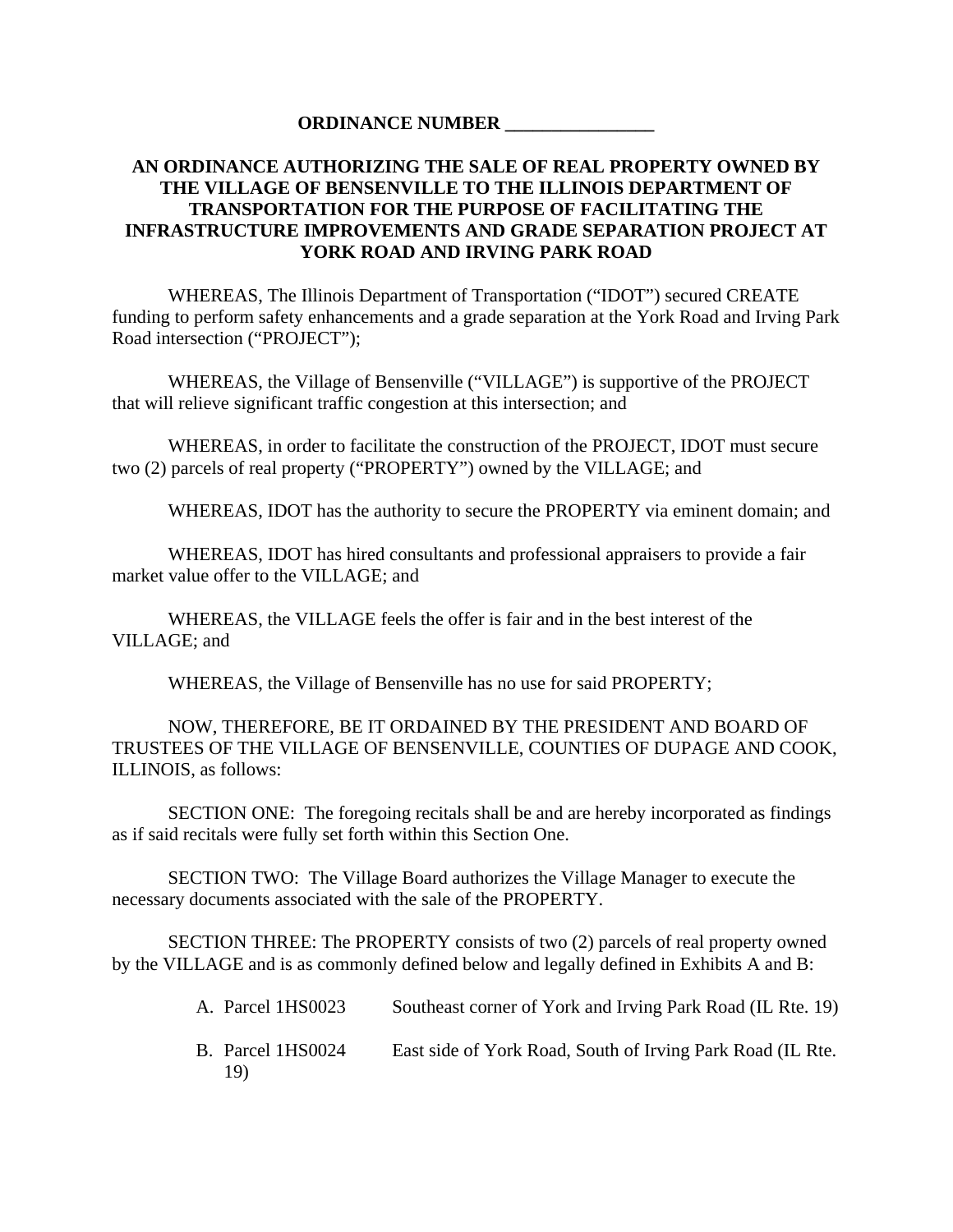SECTION FOUR: The sale price of the PROPERTY is:

A. Parcel 1HS0023 Fee Simple \$37,000 (0.055 acres / 2,395 SF)

B. Parcel 1HS0024 Fee Simple \$165,000 (0.242 acres / 10,542 SF)

 PASSED AND APPROVED by the President and Board of Trustees of the Village of Bensenville, Illinois, \_\_\_\_\_\_\_\_\_\_\_\_\_\_\_\_\_\_\_\_\_\_\_\_\_, 2011.

 $\overline{\phantom{a}}$  , and the contract of the contract of the contract of the contract of the contract of the contract of the contract of the contract of the contract of the contract of the contract of the contract of the contrac

APPROVED:

Frank Soto

Village President

ATTEST:

Corey Williamsen

Acting Village Clerk

\_\_\_\_\_\_\_\_\_\_\_\_\_\_\_\_\_\_\_\_\_\_\_\_\_\_\_\_

AYES: \_\_\_\_\_\_\_\_\_\_\_\_\_\_\_\_\_\_\_\_\_\_\_\_\_\_\_\_\_\_\_\_\_\_\_\_\_\_\_\_\_\_\_\_\_\_\_\_\_\_\_\_\_\_\_\_\_\_\_\_\_\_\_\_

NAYS: \_\_\_\_\_\_\_\_\_\_\_\_\_\_\_\_\_\_\_\_\_\_\_\_\_\_\_\_\_\_\_\_\_\_\_\_\_\_\_\_\_\_\_\_\_\_\_\_\_\_\_\_\_\_\_\_\_\_\_\_\_\_\_\_

ABSENT: \_\_\_\_\_\_\_\_\_\_\_\_\_\_\_\_\_\_\_\_\_\_\_\_\_\_\_\_\_\_\_\_\_\_\_\_\_\_\_\_\_\_\_\_\_\_\_\_\_\_\_\_\_\_\_\_\_\_\_\_\_\_\_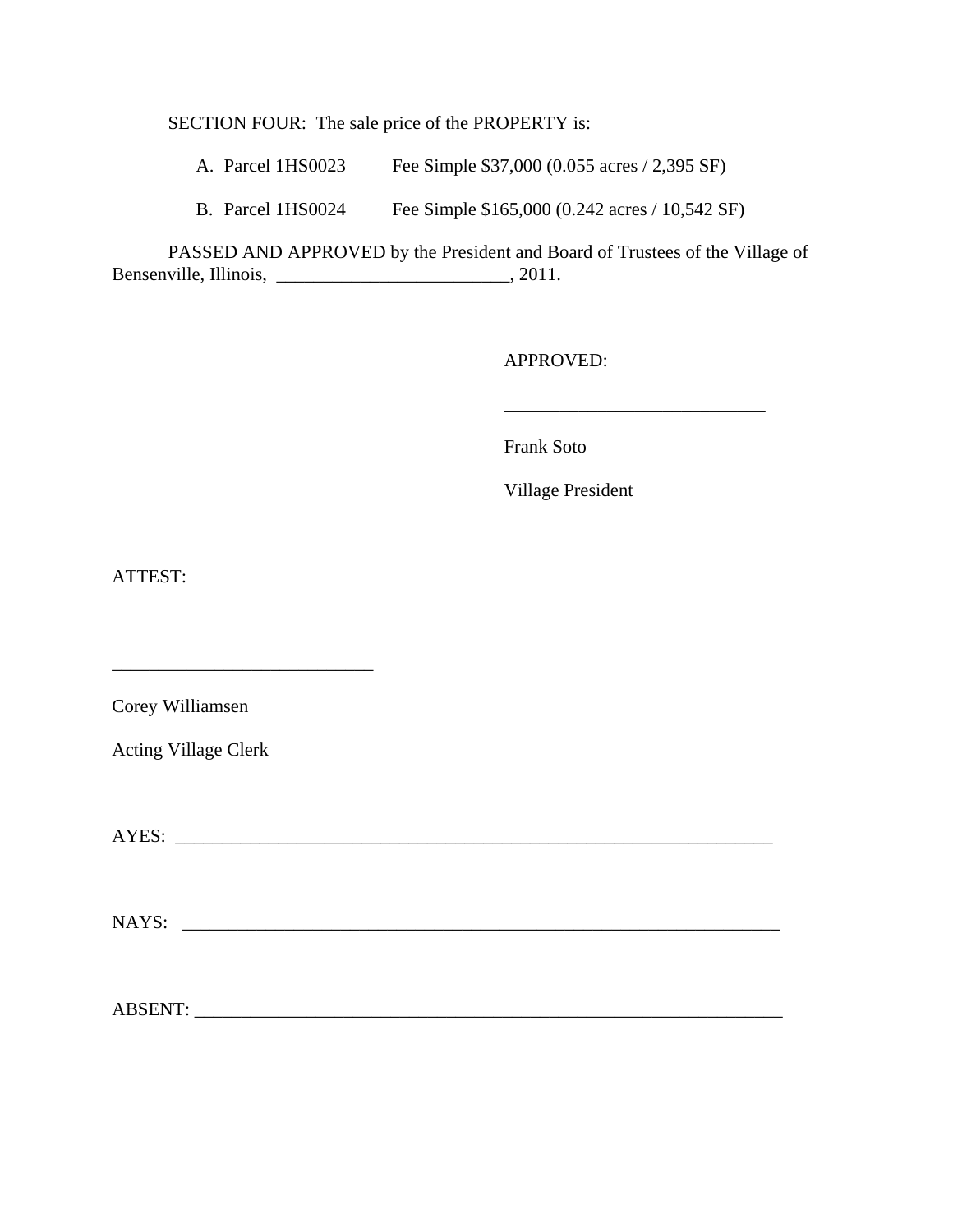#### EXHIBIT A

#### LEGAL DESCRIPTION PARCEL 1HS0023

That part of Lot 6 lying west of the westerly right of way line of the former Chicago, Milwaukee, St. Paul and Pacific railroad, now known as the Soo Line Railroad (a subsidiary of The Canadian Pacific Railway) in George E. Franzen's Irving Park Boulevard Addition to Bensenville, a subdivision of part of the West 411.0 feet of Section 13, in Township 40 North, Range 11 East of the Third Principal Meridian, Addison Township, according to the plat thereof recorded July 30, 1918 as Document Number 133971, DuPage County, Illinois; being further described as follows:

Beginning at the southwest corner of said Lot 6; thence North 00 degrees 21 minutes 00 seconds West, based on the Illinois State Plane Coordinate System, East Zone, N.A.D. 83 (2007), along the west line of said Lot 6, a distance of 140.86 feet, measured (141.40 feet, recorded), to the northwest corner of said Lot 6; thence South 82 degrees 19 minutes 12 seconds East along the north line of said Lot 6, a distance of 17.17 feet to said westerly right of way line of the former Chicago, Milwaukee, St. Paul and Pacific Railroad, now known as the Soo Line Railroad ( a subsidiary of The Canadian Pacific Railway); thence South 00 degrees 21 minutes 00 seconds East along said westerly right of way line 140.88 feet to the south line of said Lot 6; thence North 82 degrees 16 minutes 58 seconds West along said south line 17.17 feet to the point of beginning.

Said parcel containing 0.055 Acres, more or less.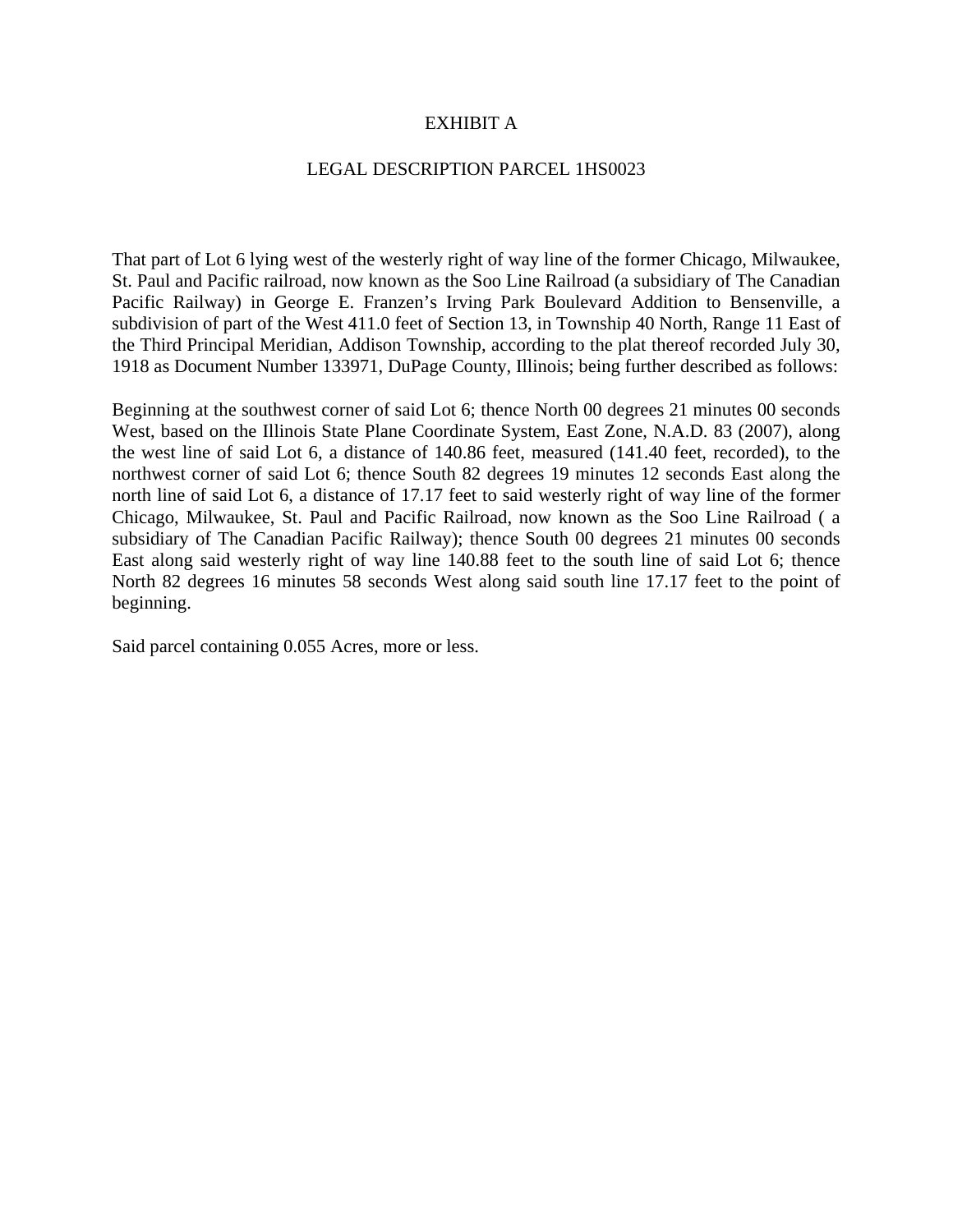#### EXHIBIT B

#### LEGAL DESCRIPTION PARCEL 1HS0024

That part of Lots 7 to 19, both inclusive, lying west of the westerly right of way line of the former Chicago, Milwaukee, St. Paul and Pacific Railroad, now known as the Soo Line Railroad (a subsidiary of The Canadian Pacific Railway) in George E. Franzen's Irving Park Boulevard Addition to Bensenville, a subdivision of part of the West 411.0 feet of section 13, In Township 40 North, Range 11 East of the Third Principal Meridian, Addison Township, according to the plat thereof recorded July 30, 1918 as Document Number 133971, DuPage County, Illinois; described as follows:

Beginning at the southwest corner of said Lot 19; thence North 00 degrees 21 minutes 00 seconds West, based on the Illinois State Plane Coordinate System, East Zone, N.A.D. 83 (2007), along the west lines of said Lots 19 to 7, both inclusive, a distance of 664.04 feet to the northwest corner of said Lot 7; thence South 82 degrees 16 minutes 58 seconds East along the north line of said Lot 7, a distance of 17.17 feet to said westerly right of way line of the former Chicago, Milwaukee, St. Paul and Pacific Railroad, now known as the Soo Line Railroad (a subsidiary of The Canadian Pacific Railway); thence South 00 degrees 21 minutes 00 seconds East along said westerly right of way line 465.43 feet to a point on a non tangent curve; thence southeasterly 27.58 feet along said westerly right of way line and said curve to the left, having a radius of 1,482.70 feet, the chord of said curve bears South 09 degrees 33 minutes 25 seconds East 27.58 feet; thence North 84 degrees 41 minutes 09 seconds West 0.71 feet; thence South 05 degrees 18 minutes 51 seconds West 126.41 feet to a point of curve; thence southwesterly 43.42 feet along said curve to the left, having a radius of 1,992.50 feet, the chord of said curve bears South 04 degrees 41 minutes 24 seconds West 43.42 feet to the south line of said Lot 19;thence South 89 degrees 39 minutes 05 seconds West along said south line 4.41 feet to the point of beginning.

Said parcel containing 0.242 Acres, more or less.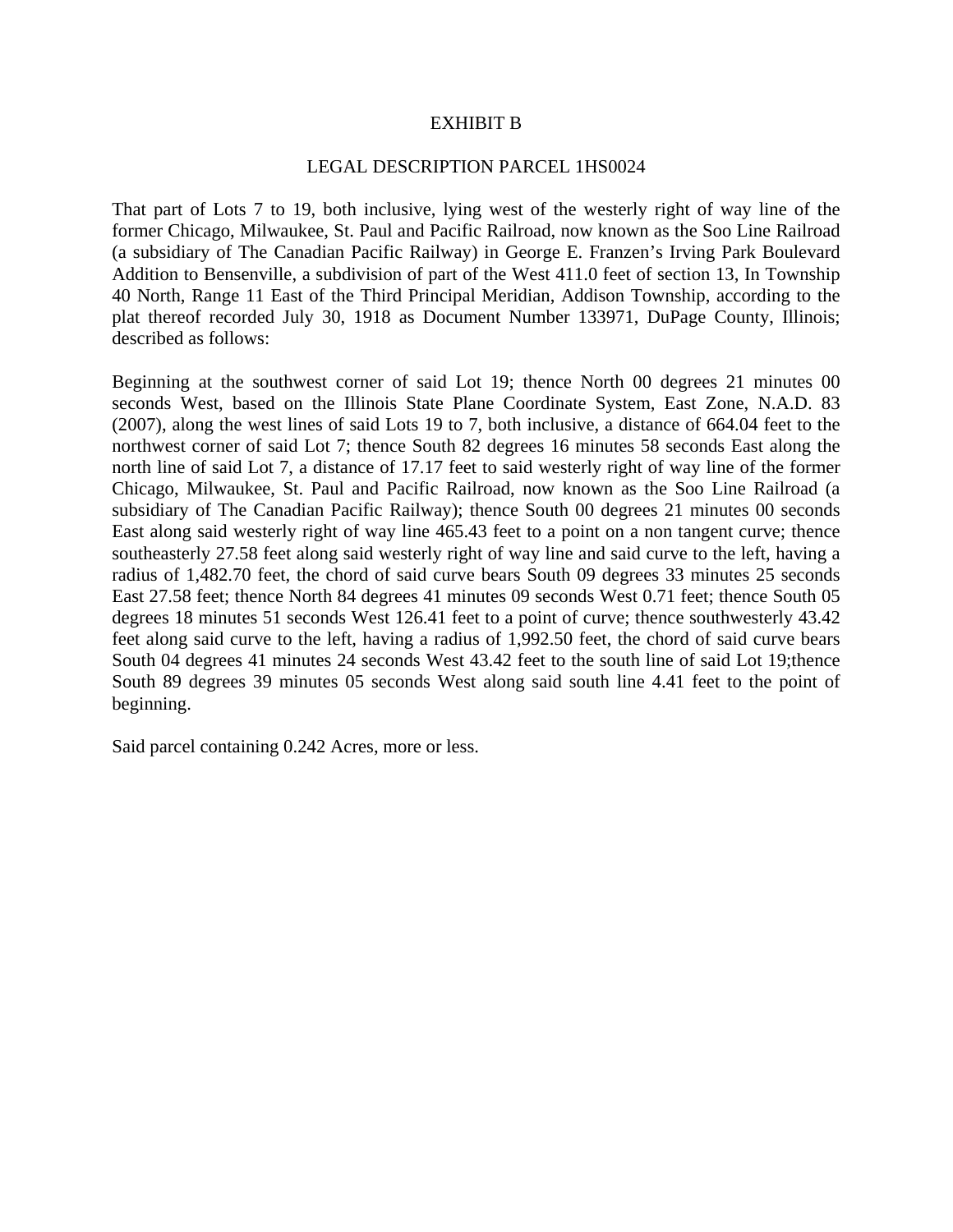#### **VILLAGE OF BENSENVILLE**

| <b>TYPE: Motion</b>                                                                                                                                                                                                                                                                                                                                                                                                                                      | <b>SUBMITTED BY:</b> Tim Sloth                          | <b>DATE</b> : August 9, 2011                                                                              |  |  |  |  |
|----------------------------------------------------------------------------------------------------------------------------------------------------------------------------------------------------------------------------------------------------------------------------------------------------------------------------------------------------------------------------------------------------------------------------------------------------------|---------------------------------------------------------|-----------------------------------------------------------------------------------------------------------|--|--|--|--|
| <b>DESCRIPTION:</b> Motion to accept 2 <sup>nd</sup> quarter Budget and Financial review report.                                                                                                                                                                                                                                                                                                                                                         |                                                         |                                                                                                           |  |  |  |  |
|                                                                                                                                                                                                                                                                                                                                                                                                                                                          | <b>SUPPORTS THE FOLLOWING APPLICABLE VILLAGE GOALS:</b> |                                                                                                           |  |  |  |  |
| <b>Financially Sound Village</b><br>$\chi$<br>Safe and Beautiful Village                                                                                                                                                                                                                                                                                                                                                                                 | <b>Quality Customer Oriented Services</b>               | <b>Enrich the lives of Residents</b><br>Major Business/Corporate Center<br><b>Vibrant Major Corridors</b> |  |  |  |  |
|                                                                                                                                                                                                                                                                                                                                                                                                                                                          |                                                         | <b>ASSIGNED COMMITTEE:</b> Administration, Finance & Legislation <b>DATE:</b> 8/9/2011                    |  |  |  |  |
| <b>BACKGROUND:</b> Presented for the Committee review at this time is a quarterly budget review. The<br>Director of Finance will be giving a presentation on the progress of the current fiscal year through June 30,<br>2011. While the presentation will focus on the finances from a high level prospective a more detailed line<br>by line look at the budget is also being provided for the Committee to review.<br>The presentation will focus on: |                                                         |                                                                                                           |  |  |  |  |
| Village as a whole comparison of budget to end of year projections.<br>$\bullet$<br>Review of major revenue sources / revenue trending.<br>$\bullet$<br>Departmental budget review.<br>$\bullet$<br>Summary of budget notes (bright spots / areas of concern)<br>$\bullet$<br>Discussion Committee Questions / Comments / Concerns<br>$\bullet$                                                                                                          |                                                         |                                                                                                           |  |  |  |  |
|                                                                                                                                                                                                                                                                                                                                                                                                                                                          |                                                         | Note: The budget presentation and detailed projection worksheets are saved as a separate file in the      |  |  |  |  |

**KEY ISSUES:** Financially Sound Village

"Quarterly Financial Review" folder on the "T" Drive.

**ALTERNATIVES:** N/A

**RECOMMENDATION:** N/A

**BUDGET IMPACT:** N/A

ACTION REQUIRED: Motion to accept and place on file the 2<sup>nd</sup> Quarter Budget and Financial Review Report.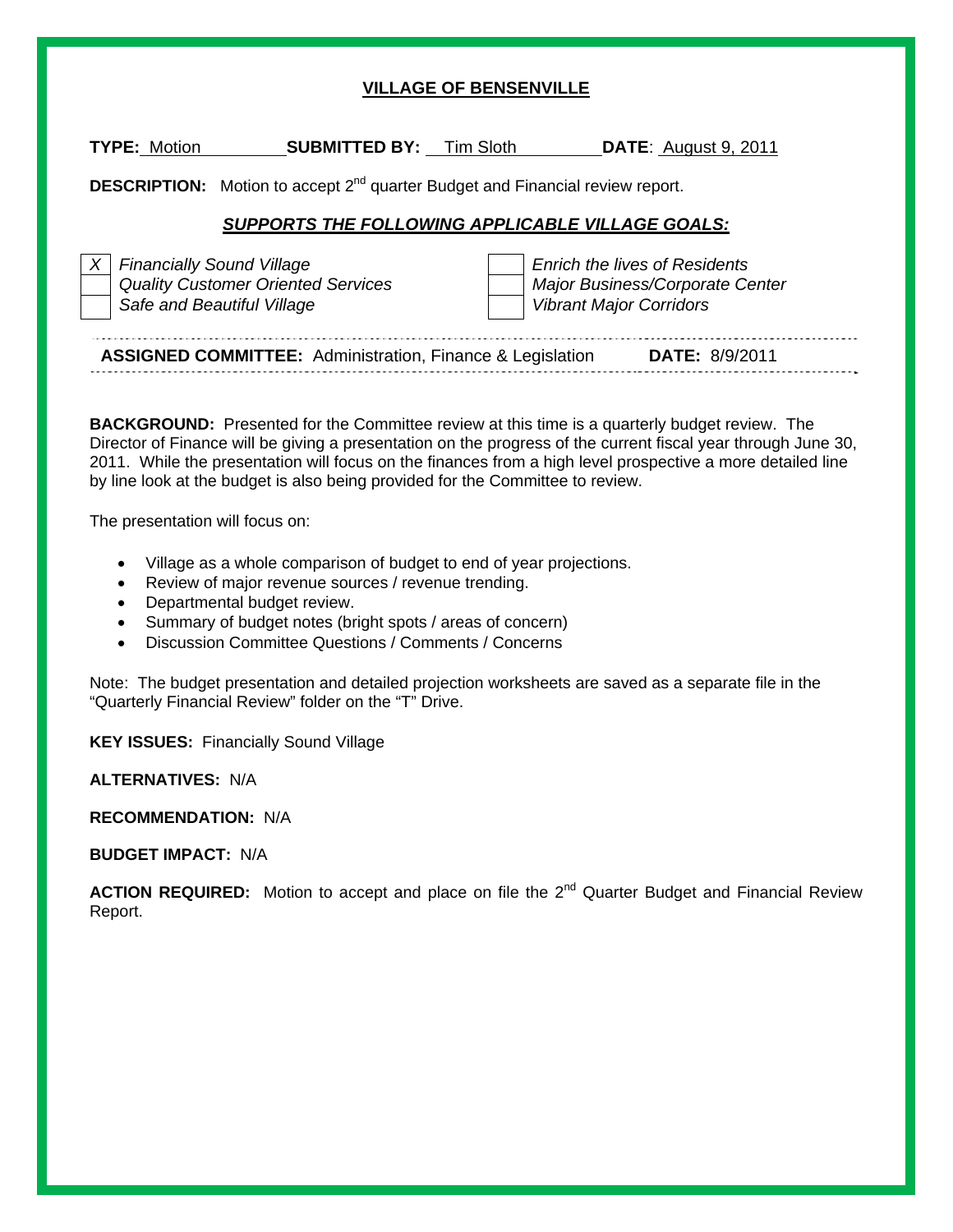**TYPE:** Ordinance **SUBMITTED BY:** Tim Sloth **DATE**: August 9, 2011\_

**DESCRIPTION:** First Amendment to the Village of Bensenville, Illinois Fiscal Year 2011 Budget.

#### *SUPPORTS THE FOLLOWING APPLICABLE VILLAGE GOALS:*

Safe and Beautiful Village View View Vibrant Major Corridors

*X* Financially Sound Village Enrich the lives of Residents  *Quality Customer Oriented Services Major Business/Corporate Center* 

| <b>ASSIGNED COMMITTEE: Admin, Finance and Legislation</b><br><b>DATE: 8/09/2011</b> |
|-------------------------------------------------------------------------------------|
|-------------------------------------------------------------------------------------|

**BACKGROUND:** The Village recently entered into an agreement with Robert Morris University (RMU) in which the Village will redevelop the soccer field at Redmond Park. The agreement calls for the Village to receive \$429,471 from RMU. In exchange for the \$429,471, the Village will discount RMU's annual fee for four years in the amount of \$329,471 (\$80,000, \$83,157, \$83,157 and \$83,857). The Village will use the \$429,471 to replace the soccer field.

### *In essence RMU is donating \$100,000 and providing upfront cash flow in exchange for the Village replacing the soccer field in 2011.*

As a result of this agreement the Village needs to amend the 2011 budget so that we have the legal authority to expend funds for this project. Below is an excerpt from the amendment ordinance summarizing the change to the budget.

| <b>Fund / Dept / Division</b>  | Category                    | Current Budget Increase (Decrease) |            | <b>Adjusted Budget</b> |
|--------------------------------|-----------------------------|------------------------------------|------------|------------------------|
|                                |                             |                                    |            |                        |
| Capital Improvement Fund (310) |                             |                                    |            |                        |
| CIP Other Projects / Purchases | Capital Outlay Improvements |                                    | 429,471.00 | 429,471.00             |

The Village received and deposited the \$429,471 from RMU on July 1, 2011.

**KEY ISSUES:** A budget amendment is required to provide the legal spending authority to execute this agreement.

### **ALTERNATIVES:** N/A

**RECOMMENDATION:** Approve the Ordinance.

**BUDGET IMPACT:** Increases Budgeted expenditures by \$429,471.

**ACTION REQUIRED:** Committee action on the ordinance.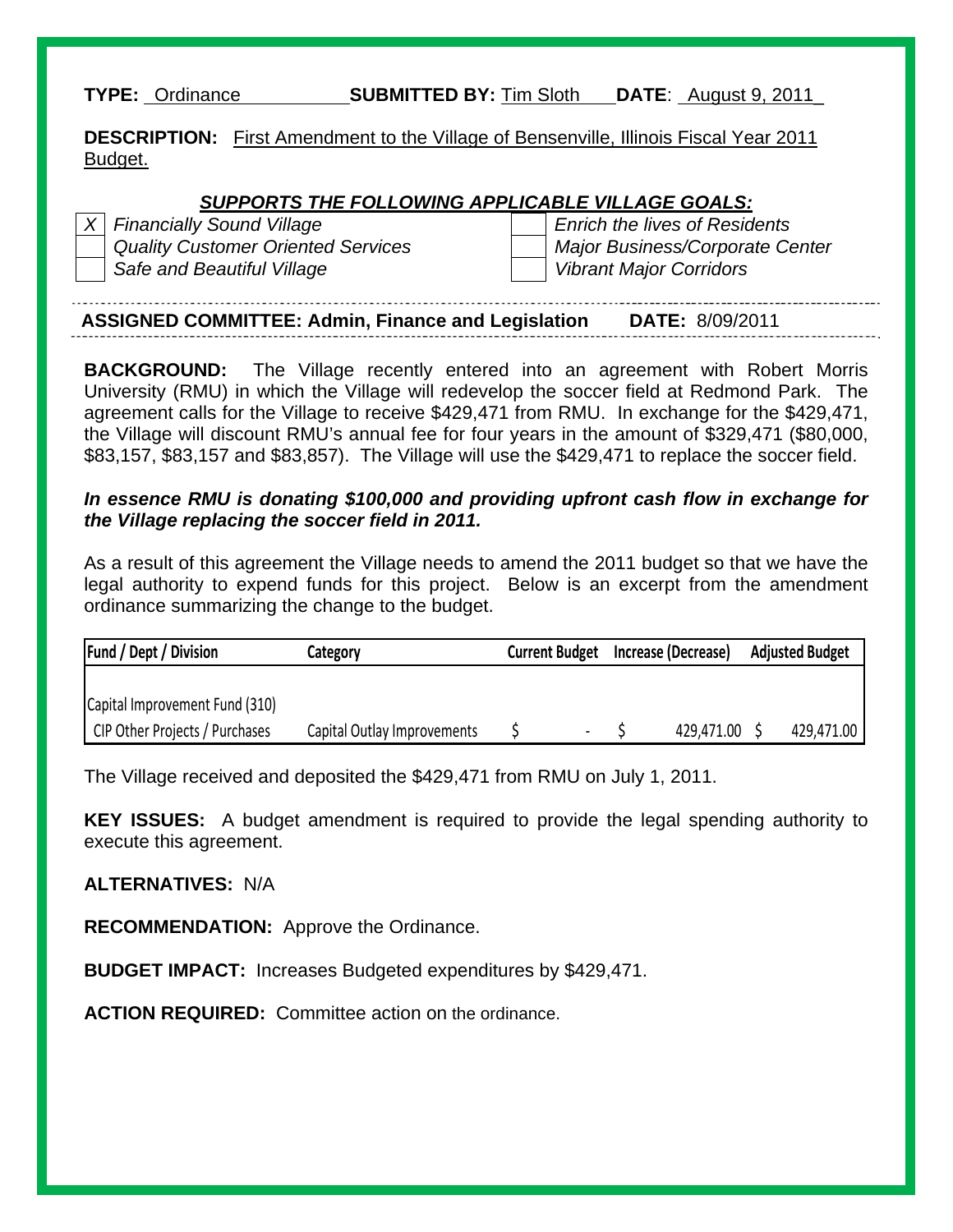### VILLAGE OF BENSENVILLE

ORDINANCE NO. \_\_\_\_\_\_\_\_\_\_\_\_

# FIRST AMENDMENT TO THE VILLAGE OF BENSENVILLE, ILLINOIS FISCAL YEAR 2011 BUDGET

\_\_\_\_\_\_\_\_\_\_\_\_\_\_\_\_\_\_\_\_\_\_\_\_\_\_\_\_\_\_\_\_\_\_\_\_\_\_\_\_\_\_\_\_\_\_\_\_\_\_\_\_\_\_\_\_\_\_\_\_\_\_\_\_\_\_\_\_\_\_\_\_

### ADOPTED BY THE CORPORATE AUTHORITIES OF THE VILLAGE OF BENSENVILLE THIS 9TH DAY OF AUGUST, 2011

\_\_\_\_\_\_\_\_\_\_\_\_\_\_\_\_\_\_\_\_\_\_\_\_\_\_\_\_\_\_\_\_\_\_\_\_\_\_\_\_\_\_\_\_\_\_\_\_\_\_\_\_\_\_\_\_\_\_\_\_\_\_\_\_\_\_\_\_\_\_\_\_

 $\_$  , and the set of the set of the set of the set of the set of the set of the set of the set of the set of the set of the set of the set of the set of the set of the set of the set of the set of the set of the set of th

Published in pamphlet form by authority of the Corporate Authorities of the Village of Bensenville, Illinois, this \_\_\_\_\_\_\_ day of August, 2011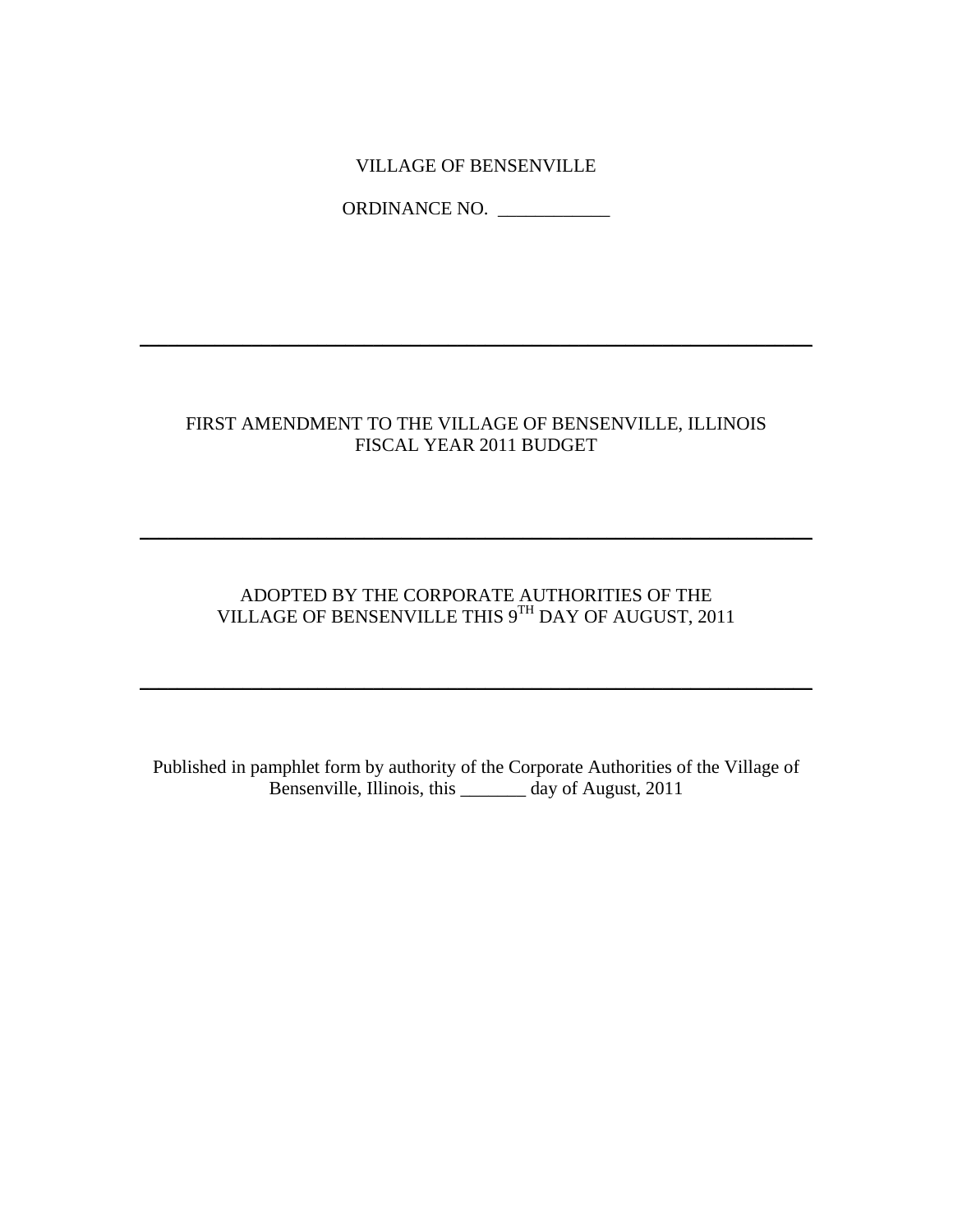#### **ORDINANCE NO. FIRST AMENDMENT TO THE VILLAGE OF BENSENVILLE FISCAL YEAR 2011 BUDGET**

**WHEREAS**, the Annual Budget of the Village of Bensenville for the Fiscal Year 2011 was approved December 14, 2010 in accordance with the Illinois Municipal Code; and

**WHEREAS**, 65 ILCS 5/8-2-9.6 provides for the amendment of the Annual Budget.

**NOW THEREFORE, BE IT ORDAINED** by the President of the Board of

Trustees of the Village of Bensenville, DuPage and Cook Counties, Illinois that:

**SECTION 1:** The Budget for the Village of Bensenville for the Fiscal Year 2011 adopted by the Board of Trustees on December 14, 2010 by Ordinance No. 100-2010 is hereby further amended as follows:

| <b>Fund / Dept / Division</b>  | Current Budget Increase (Decrease)<br>Category |   |              | <b>Adjusted Budget</b> |  |
|--------------------------------|------------------------------------------------|---|--------------|------------------------|--|
|                                |                                                |   |              |                        |  |
| Capital Improvement Fund (310) |                                                |   |              |                        |  |
| CIP Other Projects / Purchases | Capital Outlay Improvements                    | - | 429,471,00 S | 429.471.00             |  |

**SECTION 2:** This Ordinance shall be published in pamphlet form and shall be in full force and effect from and after its passage, approval, and publication in pamphlet form as provided by law.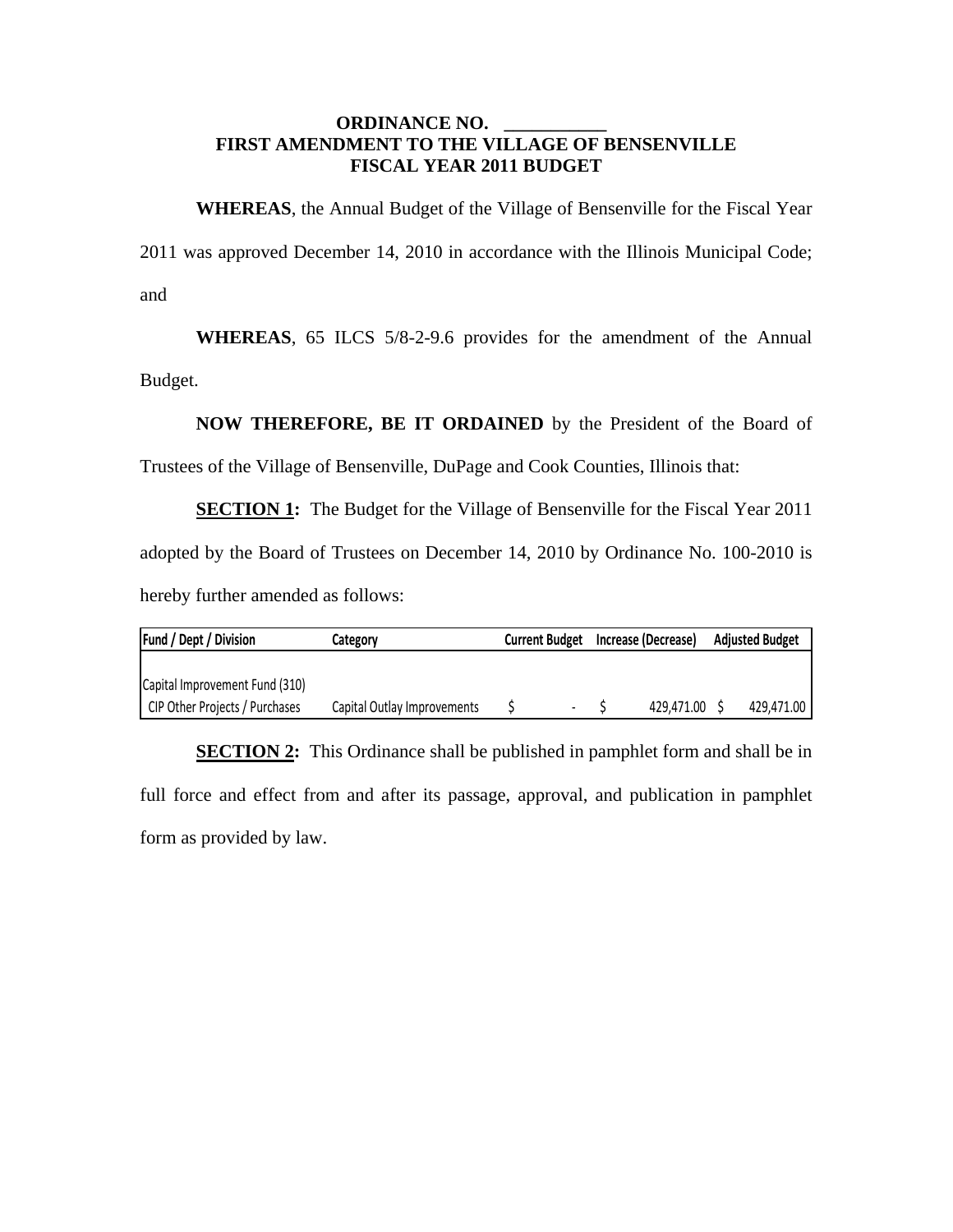PASSED THIS  $9^{\text{TH}}$  DAY OF AUGUST 2011, BY ROLL CALL VOTE AS FOLLOWS:

| AYES:          | <u> 1980 - Jan Barbara, maso a seria da contra a contra a contra de la contra de la contra de la contra de la co</u> |  |  |
|----------------|----------------------------------------------------------------------------------------------------------------------|--|--|
| NAYS:          | <u> 1980 - Jan Barnett, mars et al. (</u> † 1910)                                                                    |  |  |
|                |                                                                                                                      |  |  |
| <b>RECUSE:</b> |                                                                                                                      |  |  |

# APPROVED THIS \_\_\_\_\_ DAY OF AUGUST, 2011

#### $\frac{1}{\sqrt{2}}$  ,  $\frac{1}{\sqrt{2}}$  ,  $\frac{1}{\sqrt{2}}$  ,  $\frac{1}{\sqrt{2}}$  ,  $\frac{1}{\sqrt{2}}$  ,  $\frac{1}{\sqrt{2}}$  ,  $\frac{1}{\sqrt{2}}$  ,  $\frac{1}{\sqrt{2}}$  ,  $\frac{1}{\sqrt{2}}$  ,  $\frac{1}{\sqrt{2}}$  ,  $\frac{1}{\sqrt{2}}$  ,  $\frac{1}{\sqrt{2}}$  ,  $\frac{1}{\sqrt{2}}$  ,  $\frac{1}{\sqrt{2}}$  ,  $\frac{1}{\sqrt{2}}$ Frank Soto, Village President

ATTESTED AND FILED THIS \_\_\_\_\_\_\_ DAY OF AUGUST, 2011

Village Clerk

Published in Pamphlet form this \_\_\_\_\_\_\_ Day of August, 2011.

\_\_\_\_\_\_\_\_\_\_\_\_\_\_\_\_\_\_\_\_\_\_\_\_\_\_\_\_\_\_\_\_\_\_\_\_\_\_\_\_\_\_\_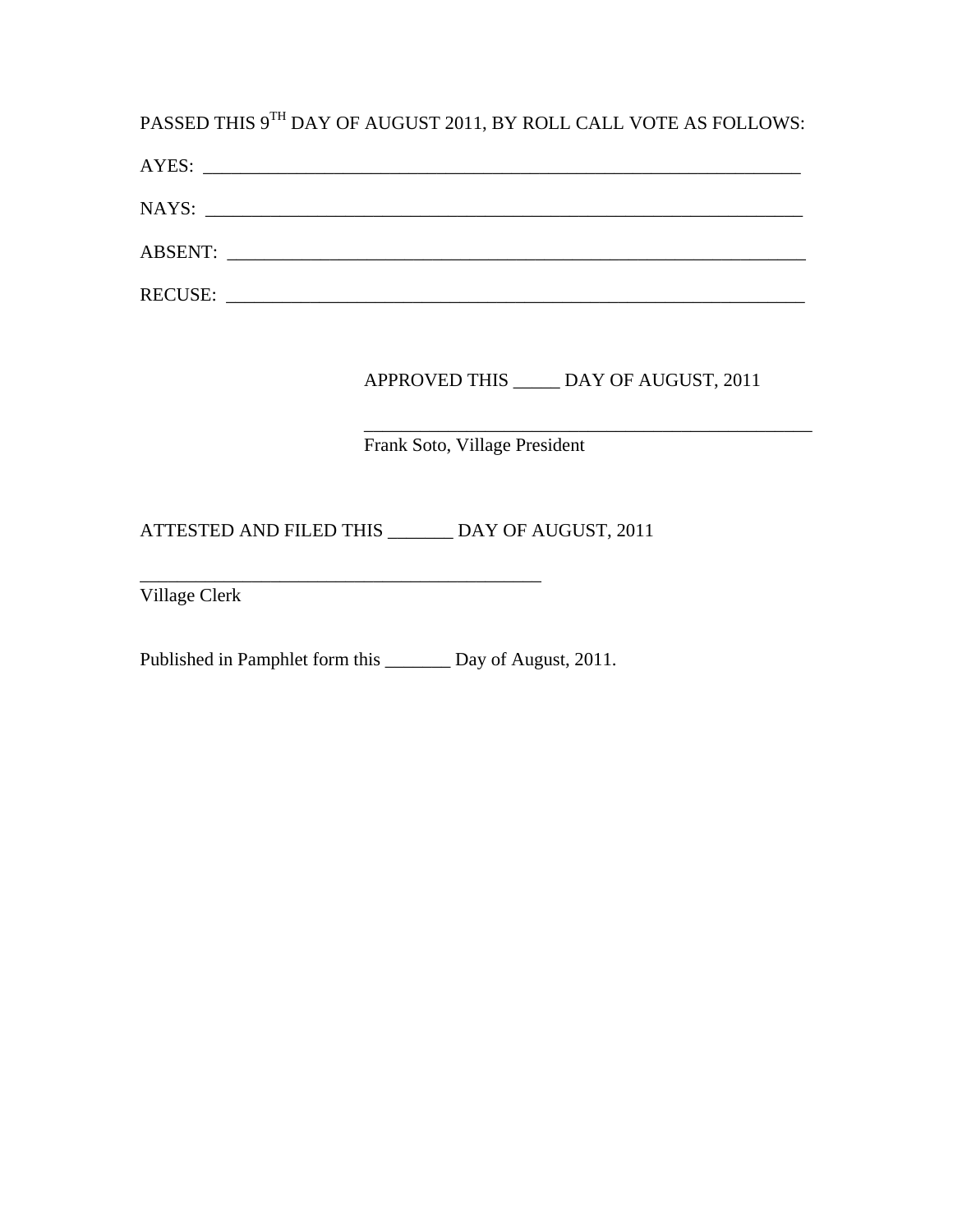**TYPE:** Ordinance **SUBMITTED BY:** Andrew Schaeffer **DATE**: \_08.09.11

 $\_$  , and the set of the set of the set of the set of the set of the set of the set of the set of the set of the set of the set of the set of the set of the set of the set of the set of the set of the set of the set of th

**DESCRIPTION:** Computer equipment recycling of surplus property.\_

# *SUPPORTS THE FOLLOWING APPLICABLE VILLAGE GOALS:*

*X* Safe and Beautiful Village View View Vibrant Major Corridors

*Financially Sound Village* **Enrich the lives of Residents** *Quality Customer Oriented Services* X | *X | Major Business/Corporate Center* 

**COMMITTEE ACTION: AF&L DATE: 08/09/2011** 

# **BACKGROUND**

The Village has surplus computer equipment (monitors, CPUs, etc) sitting in storage at Village Hall (basement). This equipment is dated and unusable. It needs to be disposed of by an authorized recycling company.

# **KEY ISSUES:**

The cost of disposal of surplus property can be high depending on type of equipment and quantity.

### **ALTERNATIVES:**

CDW and Dell each quoted computer recycling expense at over \$1000 for all computer equipment.

**RECOMMENDATION:** Unitec Recycling quoted \$200-300 total expense to recycle all computer equipment.

**BUDGET IMPACT:** The projected expense to recycle is approximately \$300.

**ACTION REQUIRED:** Board approval of Ordinance to dispose of surplus property with Unitec Recycling.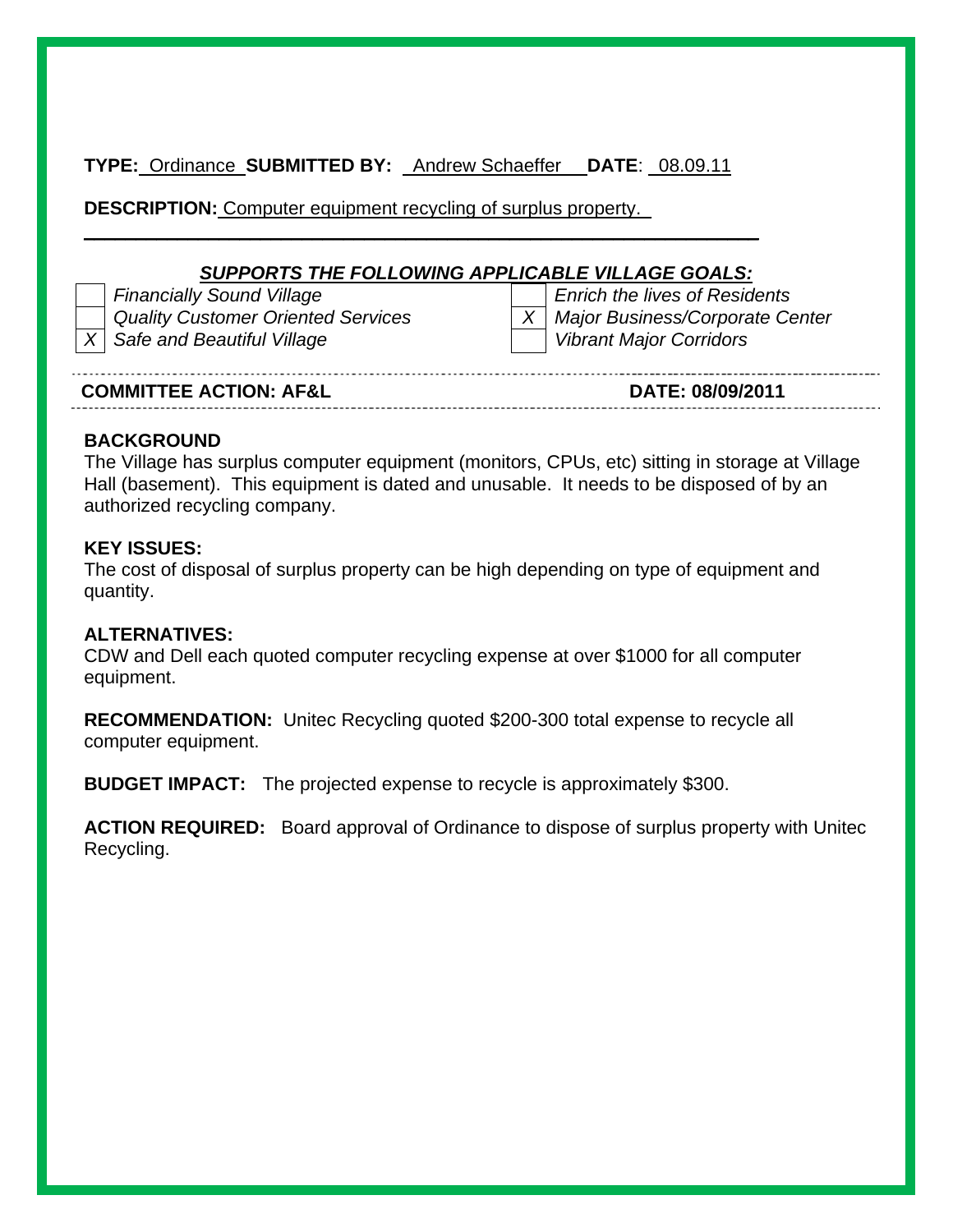#### ORDINANCE NO.

#### AN ORDINANCE AUTHORIZING THE SALE OR DISPOSAL OF PERSONAL PROPERTY DEEMED NO LONGER NECESSARY OR USEFUL TO THE VILLAGE OF BENSENVILLE

**WHEREAS**, the Village of Bensenville (hereinafter the "Village") is a body politic and corporate, organized and existing pursuant to the Illinois Municipal Code, 65 ILCS 5/1-1-1 et seq.; and

**WHEREAS**, the Village is authorized, pursuant to the Illinois Municipal Code, 65 ILCS 5/11-76-4, to sell or dispose of personal property owned by the Village in such manner as the Village deems appropriate; and

**WHEREAS**, the Village owns personal property as specifically described in Exhibit A, attached hereto and incorporated herein by reference, which property is no longer necessary or beneficial to the Village; and

**WHEREAS**, in the opinion of a majority of the Corporate Authorities of the Village, it is no longer necessary or useful or in the best interests of the Village to retain ownership of the personal property described in Exhibit A; and

**WHEREAS**, it has been determined by a majority of the Corporate Authorities of the Village to sell or dispose of the personal property described in Exhibit A in an appropriate and lawful manner.

**NOW, THEREFORE, BE IT ORDAINED** by the President and Board of Trustee of the Village of Bensenville, Counties of DuPage and Cook, Illinois, as follows:

**SECTION ONE:** The recitals set forth above are incorporated herein and made a part hereof.

**SECTION TWO:** That, pursuant to the Illinois Municipal Code, 65 ILCS 5/11-76-4, the Corporate Authorities of the Village find, by majority vote, that the personal property

 $1\,$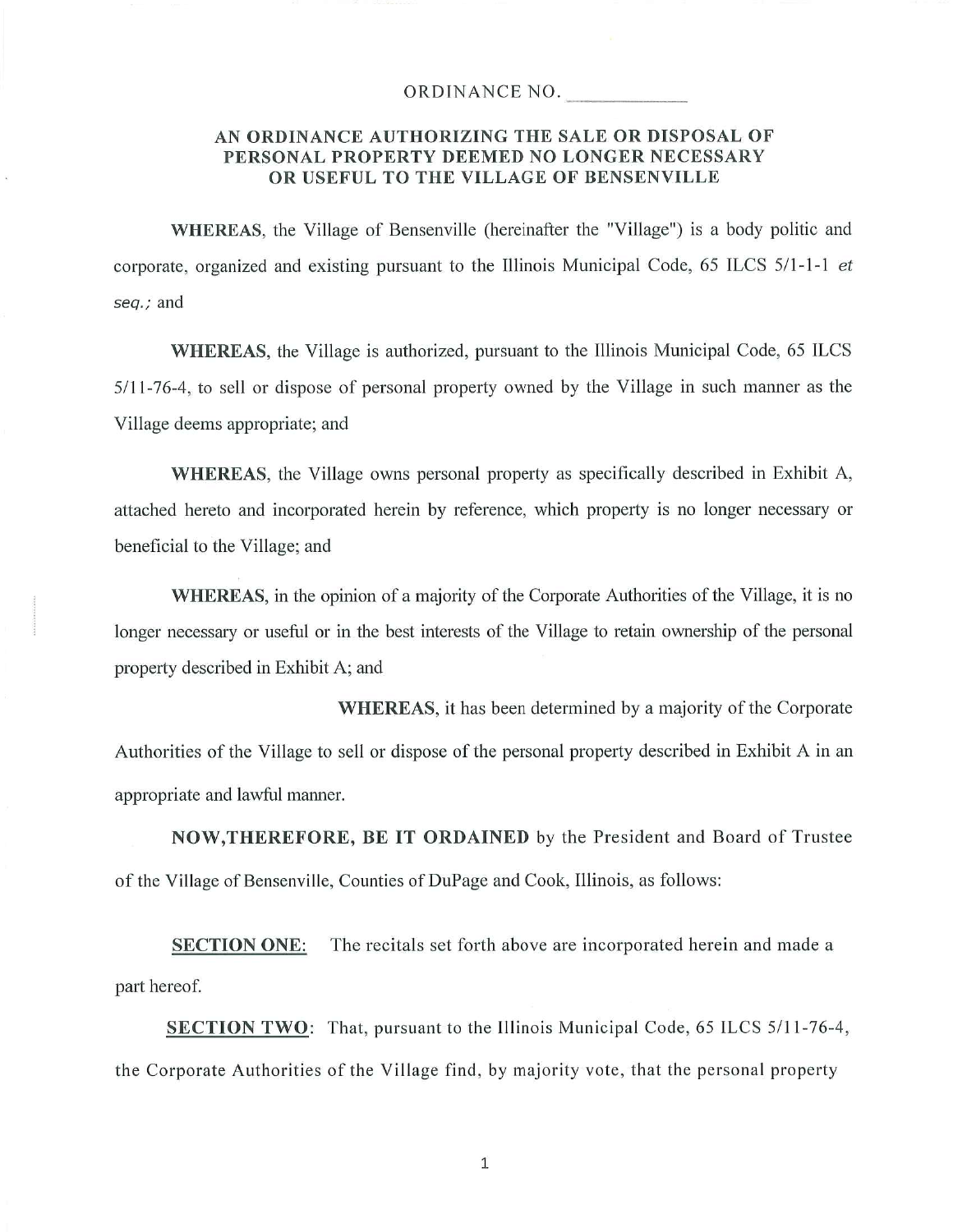described in Exhibit A, attached hereto, is no longer necessary or useful to the Village, and the best interests of the Village will be served by the sale or disposal of the property.

SECTION THREE: Pursuant to Section 11-76-4, the Village Manager, in conjunction with staff he so designates, is hereby authorized and directed to sell or dispose, through all lawful means, without the requirement of advertising the property for sale, personal property described in Exhibit A on terms which assure the most advantageous method of sale of disposal of the equipment, including entering into any sale or disposal agreement providing such sale or disposal.

**SECTION FOUR:** That upon full payment for the personal property, or compliance with the disposal method chosen, the Village Manager is hereby authorized and directed to convey and transfer title, if any, to the purchaser or ultimate owner of the personal property.

**SECTION FIVE:** That this Ordinance shall be in full force and effect from and after its adoption, approval and publication in pamphlet form as provided by law.

PASSED AND APPROVED by the President and Board of Trustees of the Village of Bensenville, this 9th day of August, 2011.

#### **APPROVED:**

Frank Soto, Village President

TTEST:

Corey Williamsen, Acting Village Clerk

AYES:

NAYES:

ABSENT: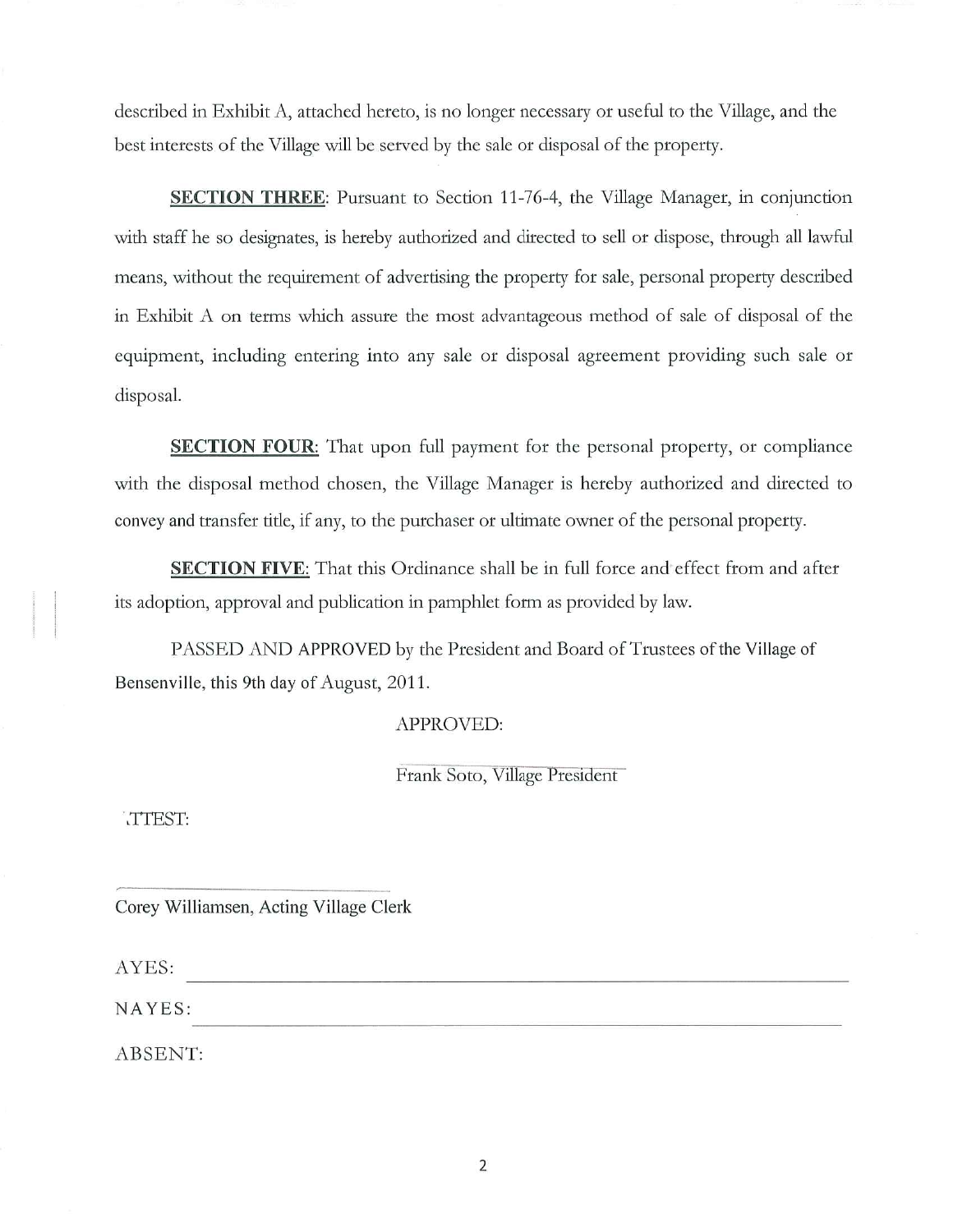#### Make & Model

Acer APSD HP Proliant ML370 HP Proliant ML370 Acer APSD Acer APSD HP/Compag DX2300 Acer APSD HP/Compaq DX2200 Acer APSD OmniTech OTC IBM xSeries 226 HP Server TC2120 Acer APSD **HP D220M Acer APSD** Acer APSD Acer VT7100 Acer APSD **HP D220M** HP/Compaq DX2000MT HP Server TC2120 HP Server TC2120 **Advantec Server HP ML350 Acer Power Stripped PC** 

 $N/A$ USE827N2AJ M00ALK8327 PS0073498223600011EH00 PS00749306308000C7EH00 MXL713071Y PSPSP0600231000789EK01 MXL6490S2X PSP30060143105D6B2703 H2100D00-1273695 **KP-HN963** 6J37LYH2300K  $N/A$ MXD3370G5V PS007493063080007AEH00 PS0072496121500048EH00 305427.00114983700AK00 PS007349822450000DEH00 MXD3370FG3 MXD52705MV  $N/A$  $N/A$ 473318 USM7080351  $N/A$  $N/A$ 

#### $S/N$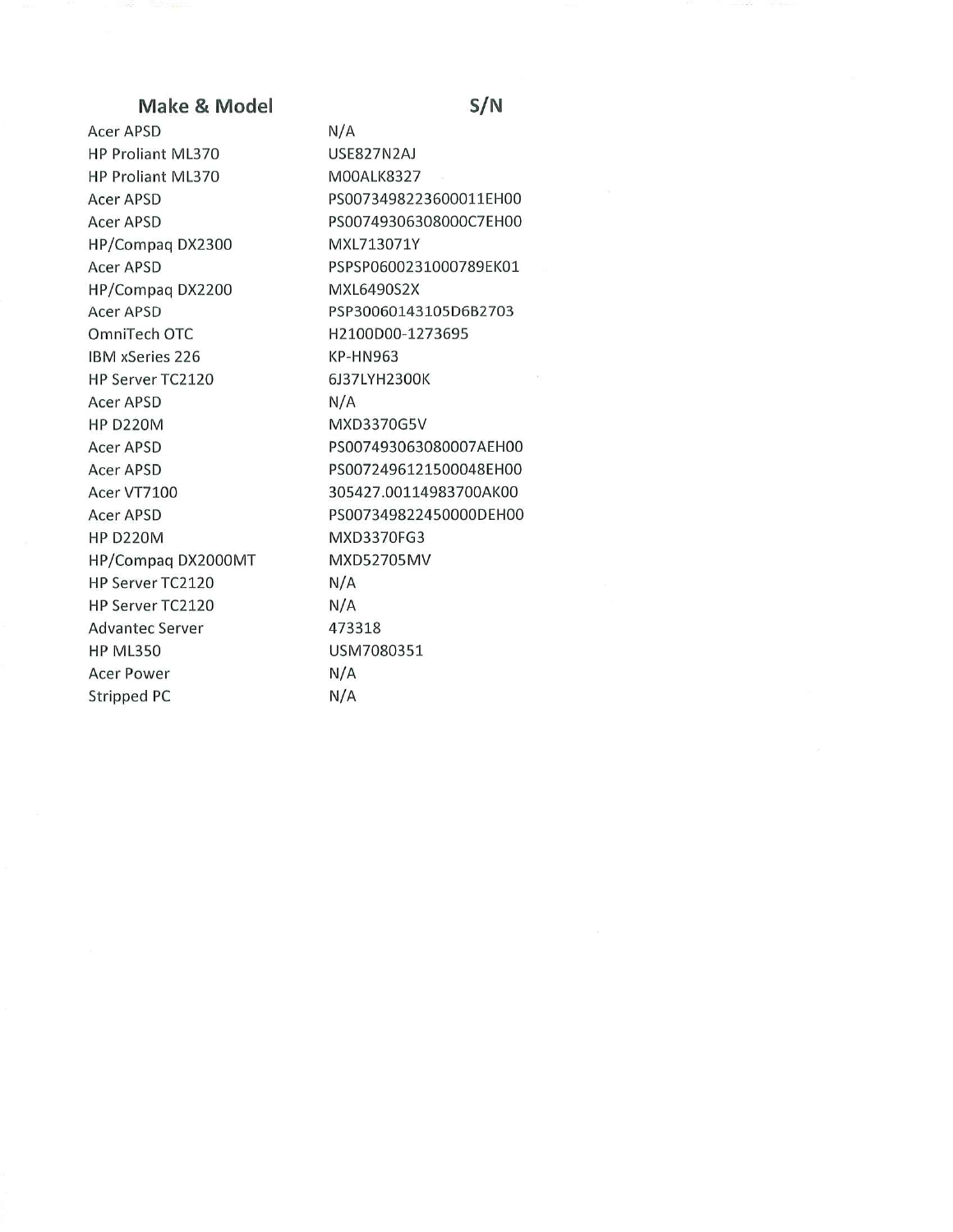#### **VILLAGE OF BENSENVILLE**

**TYPE:** Resolution **SUBMITTED BY:** Dan Di Santo **DATE**: August 4, 2011

**DESCRIPTION:** Approve the Resolution authorizing the execution of a Contract for Services and Scope of Work with ETC Institute to design and administer a community survey for the Village of Bensenville for an amount not to exceed \$21,350.

#### *SUPPORTS THE FOLLOWING APPLICABLE VILLAGE GOALS:*

Safe and Beautiful Village Victorian Corridors **Victorian Corridors Vibrant Major Corridors** 

*Financially Sound Village* **X** X Enrich the lives of Residents X Quality Customer Oriented Services Major Business/Corporate Center

**COMMITTEE ACTION: AF&L 08/09/11 DATE: 08/09/11** 

**BACKGROUND:** In Fiscal Year 2011, the Village Board budgeted \$15,000 to conduct a community survey. Community surveys are tools used by local governments to gauge the level of resident satisfaction with municipal services and are useful for determining and justifying the allocation of resources. Periodic community surveys also reveal opinion trends over time and measure the effectiveness of changes in local government policy. Hiring a consultant to conduct the survey ensures the statistical validity of the results and utilizes benchmarking data from other municipalities, which allows Bensenville survey results to be compared with national averages and trends.

Staff received the following quotes from the two industry leading community survey vendors. The quotes below include a full survey, mailed to a random sample of Bensenville residents that includes national standard questions, questions unique to Bensenville, and open ended questions. Both bids also include the cost to present the survey results to the Village Board and provide geocoded data showing survey results by geographic location in Bensenville:

#### **ETC Institute: \$13,150 National Research Center: \$15,300**

The recommended vendor, ETC Institute will mail 1,800 7-page surveys out to random Bensenville residents. ETC will also send a voice mail to the selected residents prior to the mailing and follow up with a phone call if the survey is not returned. ETC also offers survey respondents the option to take the survey over the phone (with English or Spanish speaking interviewers).

In addition, ETC offers several other useful survey options for an additional cost, these include:

- Including a second version of the survey, in Spanish, to every selected resident \$2,950
- Cross tabulated data that would filter results from Spanish speaking respondents \$1,750
- GIS maps that would visually show survey results for different areas of Bensenville \$2,500
- Internet version of the survey as an additional option for selected respondents \$1,000

Once the contract is executed, staff will work with the selected vendor to distribute a draft survey to the Village Board and Department Directors for feedback on formulating questions for the final version of the survey. The survey would be conducted this Fall and the results would be reported in December.

**KEY ISSUES:** Conducting a community survey is listed as a "High Priority" policy action to *Enrich the Lives of Village Residents* in the 2011 Village Strategic Plan.

**ALTERNATIVES:** Several optional survey additions are identified above for specified costs.

**RECOMMENDATION:** Staff recommends hiring ETC Institute to conduct a community survey including all specified options, for a total of \$21,350. Including all of the options would maximize the survey response rates and provide the best value to the Village by providing the most useful tools to analyze the survey data. Examples of the GIS maps are attached. Staff recommends that the Resolution be approved by the AF&L Committee as well as the Village Board on the evening of August 9, 2011.

**BUDGET IMPACT:** The cost including the staff recommended options is \$21,350, which is above the budgeted amount of \$15,000. The additional cost of \$6,350 can be funded through other cost savings identified in the budget to date.

**ACTION REQUIRED:** Committee and Board consideration of the Resolution on August 9, 2011.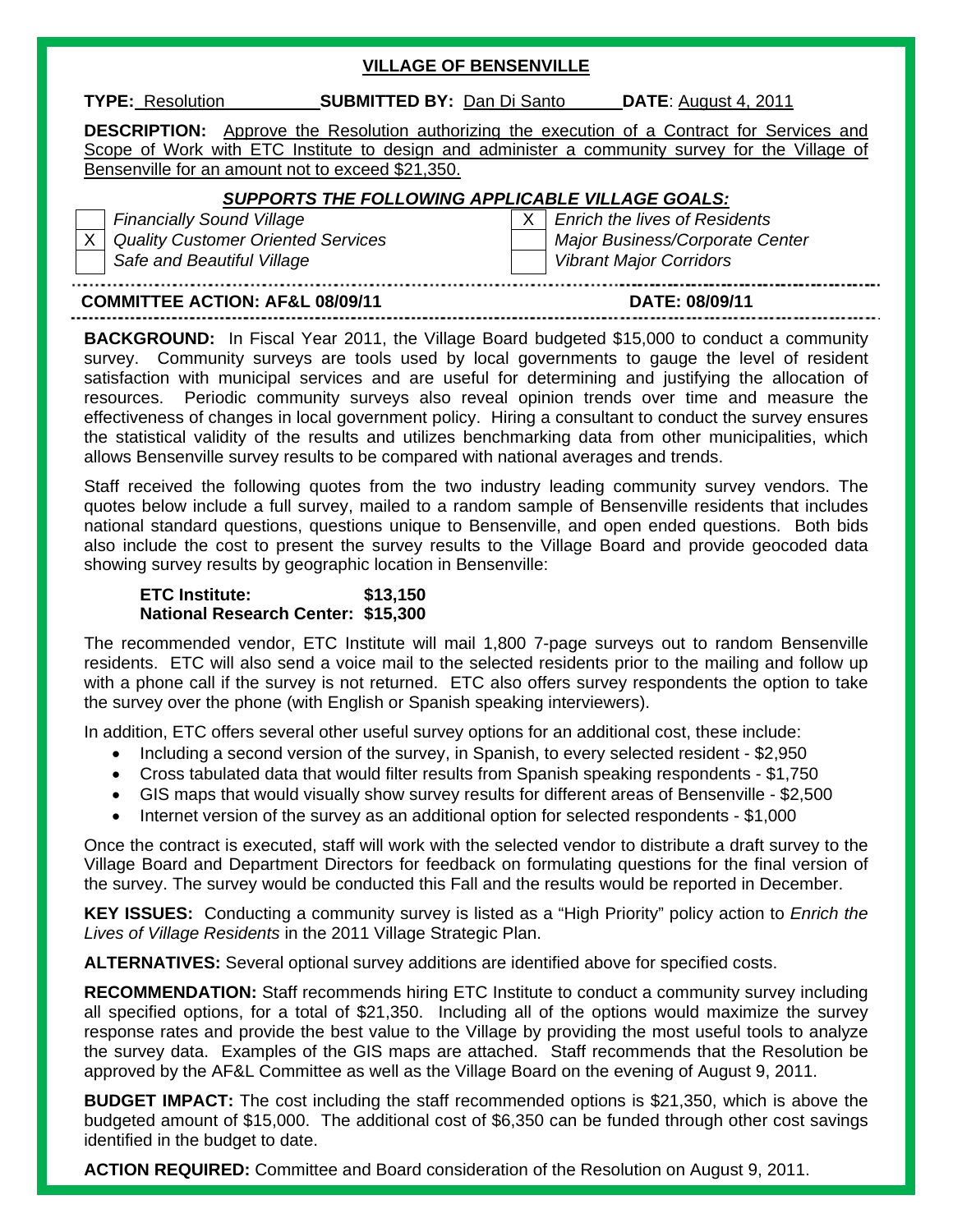#### **RESOLUTION NO. R-**

### **A RESOLUTION APPROVING THE EXECUTION OF A CONTRACT FOR SERVICES AND SCOPE OF WORK WITH ETC INSTITUTE**

 WHEREAS, the VILLAGE OF BENSENVILLE (hereinafter "VILLAGE") is a municipal corporation established and existing under the laws of the State of Illinois pursuant to the Illinois Municipal Code, 65 ILCS 5/1-1-1 *et seq.;* and

 WHEREAS, the VILLAGE is empowered to make all agreements and contracts and to undertake other acts as necessary in the exercise of its statutory powers; and

 WHEREAS, it is sometimes necessary in furtherance of its statutory functions for the VILLAGE to contract for various services required by the VILLAGE; and

 WHEREAS, ETC Institute has provided the VILLAGE a Contract for Services and Scope of Work to design and administer a community survey for the VILLAGE to be administered in the Fall of 2011, with a final report completed in December, 2011; and

 WHEREAS, conducting a community survey would capitalize on the VILLAGE's strategic planning goals and allow the VILLAGE to gauge the level of resident satisfaction with municipal services and justify the allocation of resources; and

 WHEREAS, for this purpose, the VILLAGE has determined that it is reasonable, necessary, and desirable to enter into a Contract for Services and Scope of Work with the ETC Institute, which Contract is attached hereto and incorporated herein by reference as Exhibit "A."

 NOW, THEREFORE, BE IT RESOLVED by the President and Board of Trustees of the Village of Bensenville, DuPage and Cook Counties, Illinois, as follows:

 SECTION ONE: The recitals set forth above are incorporated herein and made a part hereof.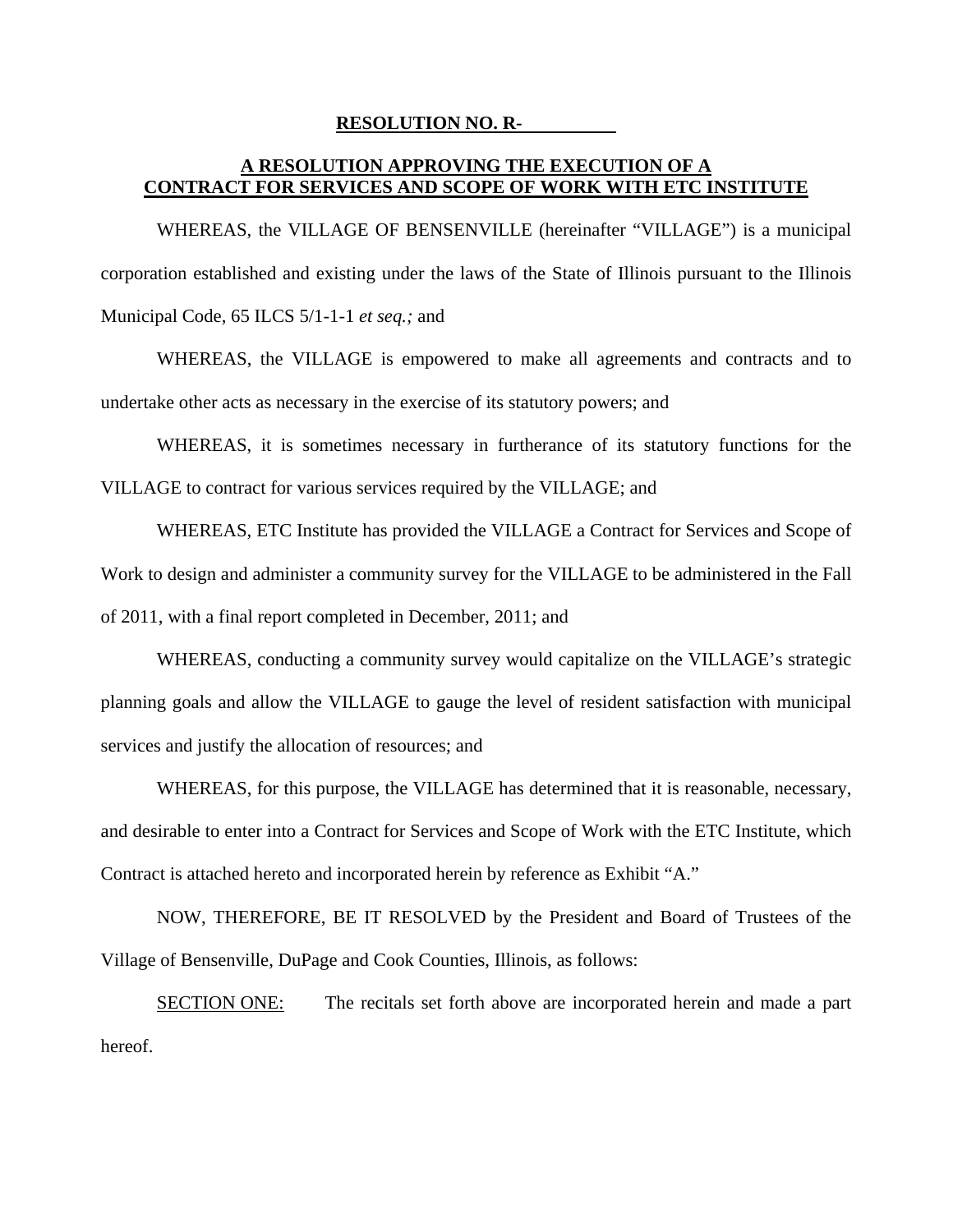SECTION TWO: The Village President is hereby authorized and directed to execute on behalf of the Village of Bensenville, and the Village Clerk is hereby authorized to attest thereto, the Contract attached hereto and incorporated herein by reference as Exhibit "A."

 SECTION THREE: This Resolution shall take effect immediately upon its passage and approval as provided by law.

 PASSED AND APPROVED by the President and Board of Trustees of the Village of Bensenville, Illinois, this \_\_\_\_\_\_\_\_ day of \_\_\_\_\_\_\_\_, 2011.

### APPROVED:

 $\overline{\phantom{a}}$  , and the contract of the contract of the contract of the contract of the contract of the contract of the contract of the contract of the contract of the contract of the contract of the contract of the contrac

Frank Soto, Village President

ATTEST:

\_\_\_\_\_\_\_\_\_\_\_\_\_\_\_\_\_\_\_\_\_\_\_\_\_\_\_\_\_\_\_\_\_\_ Corey Williamsen, Acting Village Clerk

Ayes: \_\_\_\_\_\_\_\_\_\_\_\_\_\_\_\_\_\_\_\_\_\_\_\_\_\_\_\_\_\_\_\_\_\_\_\_\_\_\_\_\_\_\_\_\_\_\_\_\_\_\_\_\_\_\_\_\_\_\_\_\_\_\_\_\_\_\_\_\_\_\_\_\_\_\_

Nays: \_\_\_\_\_\_\_\_\_\_\_\_\_\_\_\_\_\_\_\_\_\_\_\_\_\_\_\_\_\_\_\_\_\_\_\_\_\_\_\_\_\_\_\_\_\_\_\_\_\_\_\_\_\_\_\_\_\_\_\_\_\_\_\_\_\_\_\_\_\_\_\_\_\_\_

Absent: \_\_\_\_\_\_\_\_\_\_\_\_\_\_\_\_\_\_\_\_\_\_\_\_\_\_\_\_\_\_\_\_\_\_\_\_\_\_\_\_\_\_\_\_\_\_\_\_\_\_\_\_\_\_\_\_\_\_\_\_\_\_\_\_\_\_\_\_\_\_\_\_\_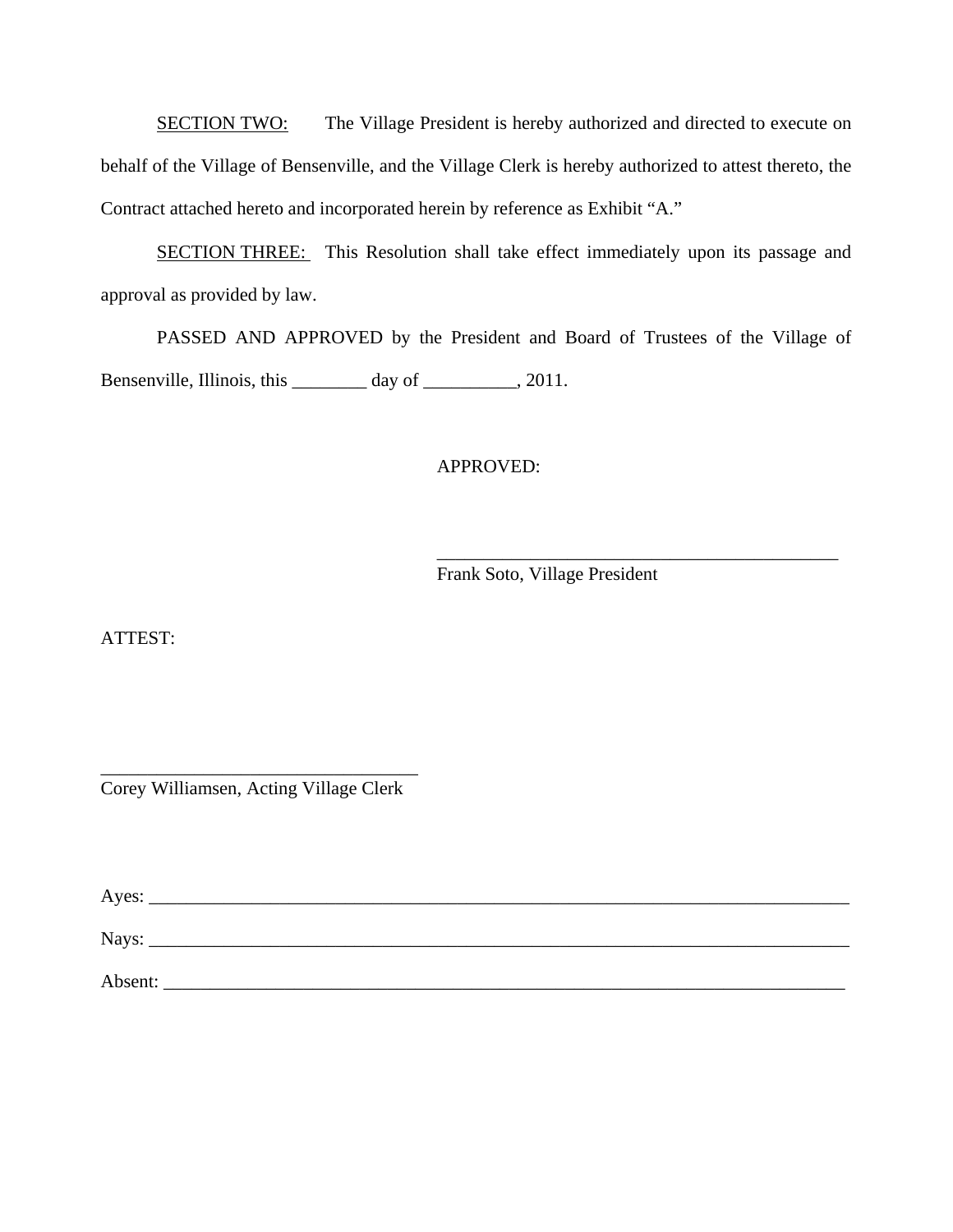# **Contract for Services and Scope of Work Between ETC Institute and the Village of Bensenville, Illinois**

## **ARTICLE I: SCOPE OF SERVICES**

- 1. **Overview of Services to Be Performed**. ETC Institute will design and administer a citizen survey for the Village of Bensenville, Illinois. The survey will be administered during the Fall of 2011. The final report will be completed in December, 2011 and the results presented to the Village Board of the Village of Bensenville no later than December 15.
- 2. **Maximum fixed fee**. The total fee for the project is \$21,350. This includes \$13,150 to design and administer the survey in English, an additional \$2,950 to also provide it in Spanish, Crosstabs for key demographic groups (\$1,750), an internet survey linked to the City's web site (\$1,000), and GIS Mapping (\$2,500). If the mailed survey is not translated into Spanish and the internet version in Spanish is chosen instead, there will be an additional \$600 translation fee.
- 3. **ETC Institute's responsibilities.** The tasks that will be performed by ETC Institute as part of this agreement include the following:
	- a. finalizing the methodology for administering the survey based on input from the Village.
	- b. designing a survey instrument that is up to 20 minutes in length (7-8 pages).
	- c. selecting a random sample of households to be surveyed
	- d. setting up the database
	- e. conducting a pretest of the survey instrument
	- f. completing 400 surveys by a combination of mail and phone (ETC Institute's costs include all labor, postage and printing associated with the administration of the survey). The results of a random sample of 400 completed surveys will have a precision of at least +/-5% at the 95% level of confidence.
	- g. conducting data entry and quality control review for all completed surveys
	- h. providing complete printouts of the data
	- i. conducting benchmarking analysis that shows how the results for Bensenville compare to other cities in other *DirectionFinder®* cities.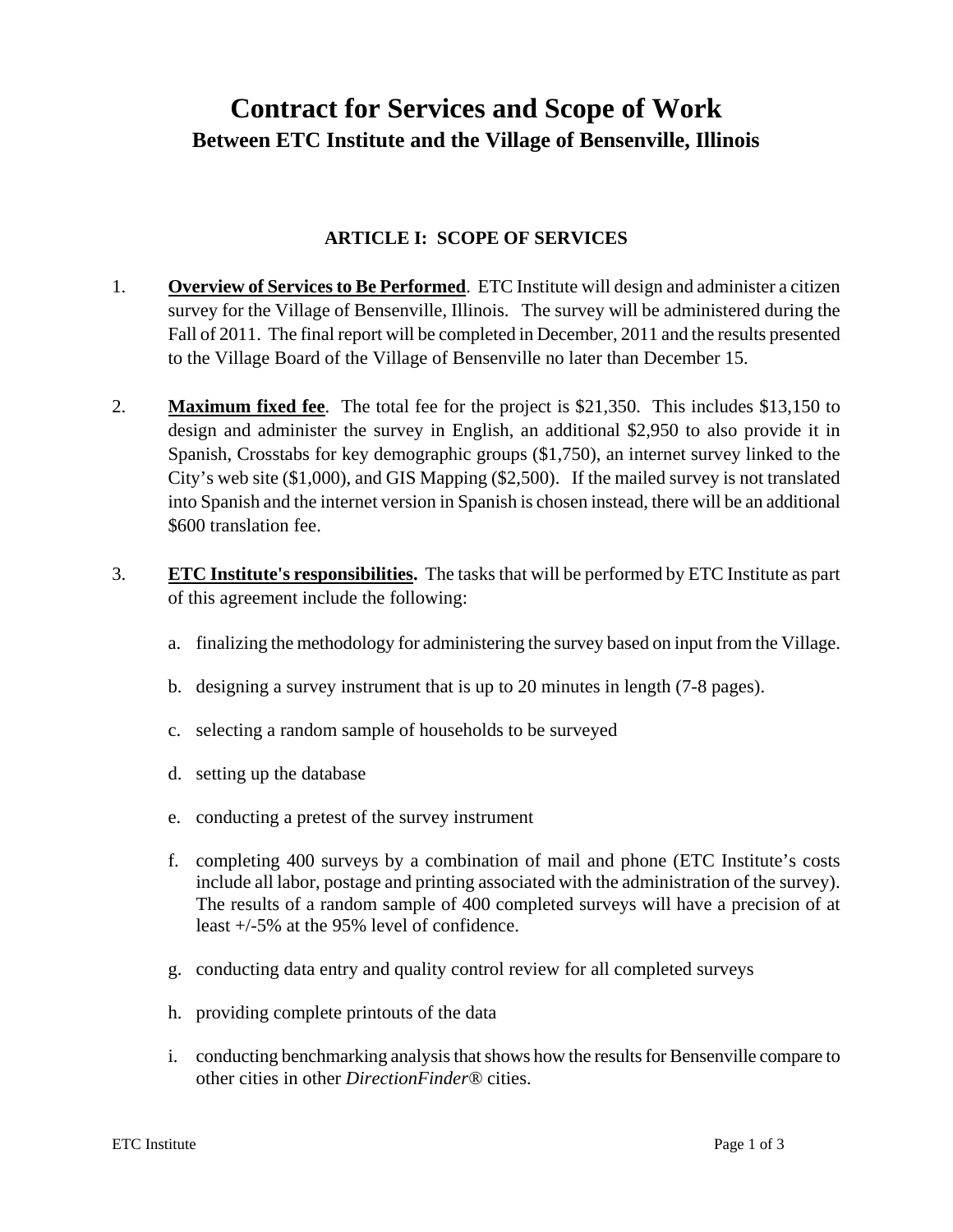- j. conducting importance-satisfaction analysis to identify the types of improvements that will have the most impact on satisfaction with Village services.
- k. completing a final report that will include an executive summary, charts and graphs, geocoded maps, benchmarking analysis, importance-satisfaction analysis, tables showing the results to all questions on the survey, and a copy of the survey instrument.
- l. making an on-site presentation of the survey results to the Village (ETC Institute's costs include all travel and other expenses associated with the presentation).
- 4. Responsibilities for the Village of Bensenville will include the following:
	- a. approving the survey instrument
	- b. providing a cover letter for the mail version of the survey (ETC Institute's Spanish translation cost includes translating this cover letter)
	- c. identifying requests for subanalysis of the data as appropriate

# **ARTICLE II: PAYMENT FOR SERVICES**

- 1. Invoices will be submitted upon completion of tasks described in Article I, Section 3, of this agreement as follows:
	- a. Invoice #1: \$4,602. The first invoice will be submitted upon completion of tasks a, b, c, d, and e. The deliverable for this payment will be an approved copy of the survey instrument.
	- b. Invoice #2: \$10,525. The second invoice will be submitted upon completion of tasks f, g, and h. The deliverable for this invoice will be a printout that shows the overall results for 400 completed surveys.
	- c. Invoice  $#3: $6,223$ . The third invoice will be submitted upon completion of task i, j, k, and l. The deliverable for this invoice will be 10 color copies of the final report, and a PDF version of the report, which will include benchmarking analysis, and importancesatisfaction analysis.
- 2. Payment of tendered invoices will be rendered in the manner routine to other vendor invoices of this type.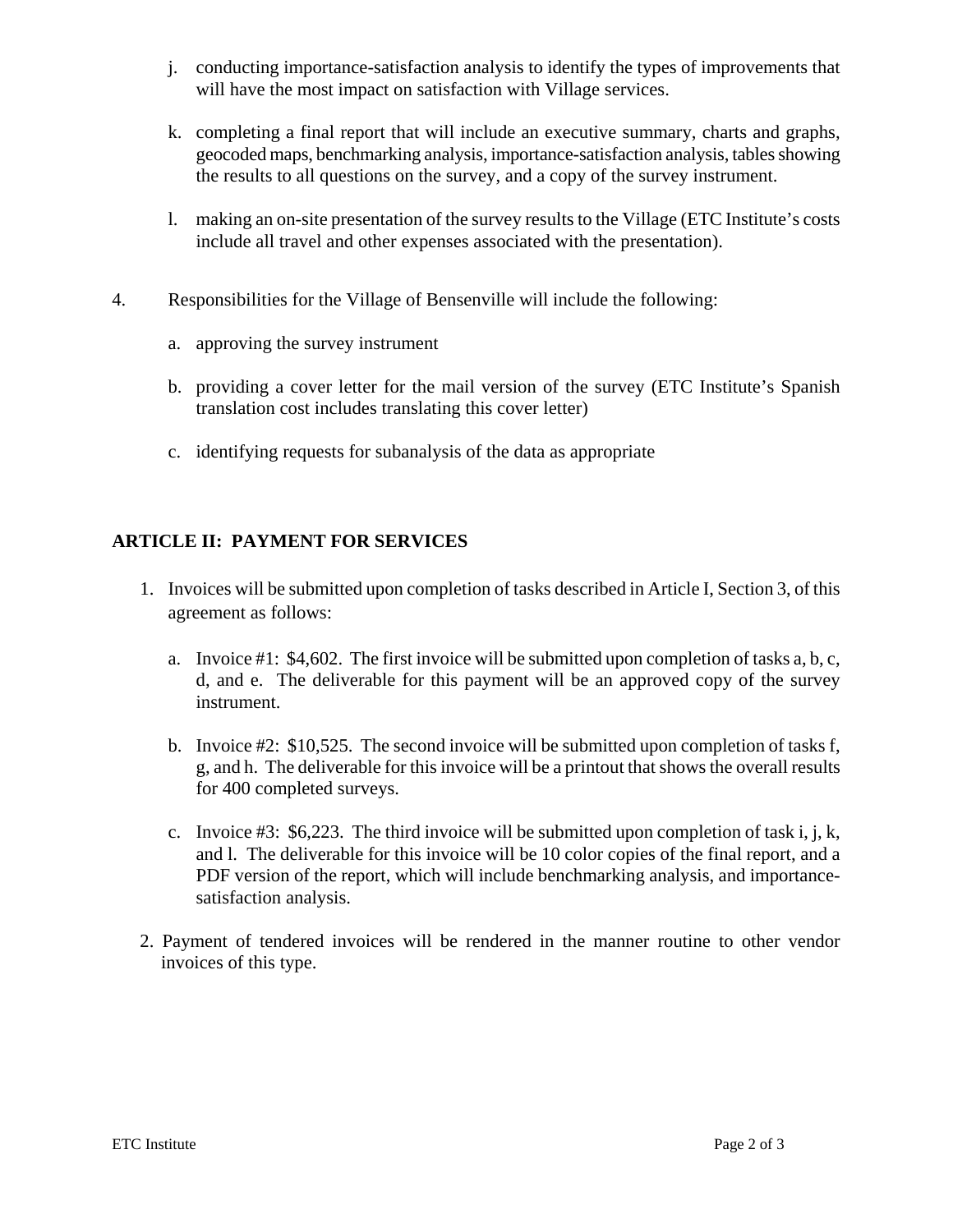#### **ARTICLE lII: MISCELLANEOUS PROVISIONS**

- 1. Change in Scope. The Scope of Services, for this contract shall be subject to modification or supplement upon the written agreement of the contracting parties. Any such modification in the Scope of Services shall be incorporated in this agreement by supplemental agreement executed by the parties.
- 2. Termination of Contract. This agreement may be terminated by either party upon 14 days written notice in the event of substantial failure by the other party to perform in accordance with the terms hereof through no fault of the terminating party. If the contract is terminated by the Village, the Village shall reimburse ETC Institute for the full value of any tasks that have been initiated and substantially completed, up to the total amount of the next scheduled invoice.
- 3. Rights to Use the Data. Data resulting from the survey is the property of the Village. ETC Institute has the right to use the data as a component of ETC Institute's DirectionFinder® benchmarks, but ETC Institute will not release specific results for the Village of Bensenville without written approval from the Village.
- 4. Dispute/Venue. Any dispute arising from a breach of the terms of this Agreement shall be resolved in the Eighteenth Judicial Circuit Court, DuPage County, Illinois. The prevailing party in any effort to enforce the terms of this agreement shall also be entitled to an award of its reasonable attorney's fees and costs.

# **IN WITNESS WHEREOF, the parties hereto have caused this agreement to be signed by their duly authorized officers.**

| <b>Frank Soto</b><br>President                  | Date |  |
|-------------------------------------------------|------|--|
| ATTEST:                                         |      |  |
| Corey Williamsen<br><b>Acting Village Clerk</b> | Date |  |
| <b>ETC INSTITUTE</b>                            |      |  |
| <b>Christopher Tatham</b>                       | Date |  |

VILLAGE OF BENSENVILLE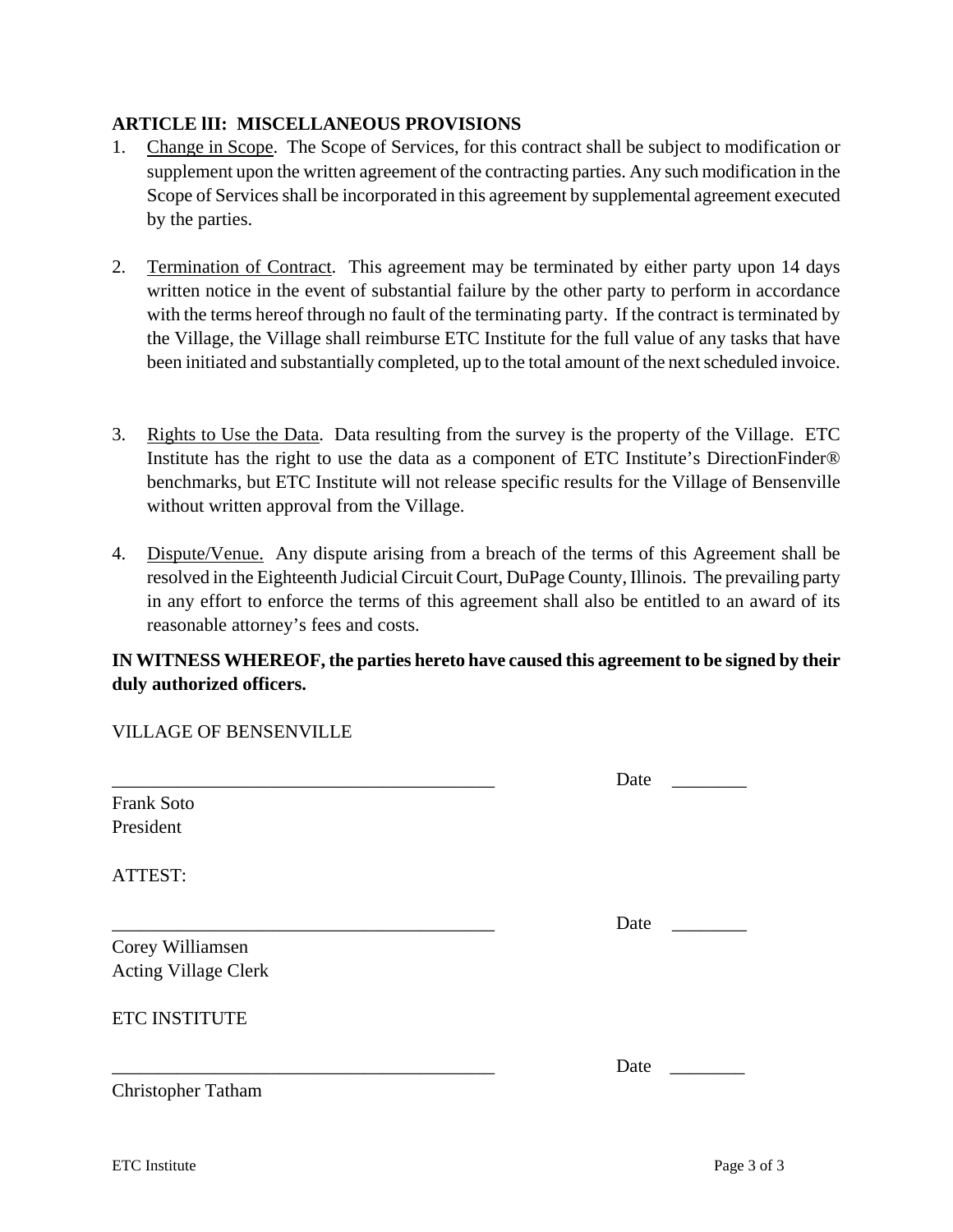Vice President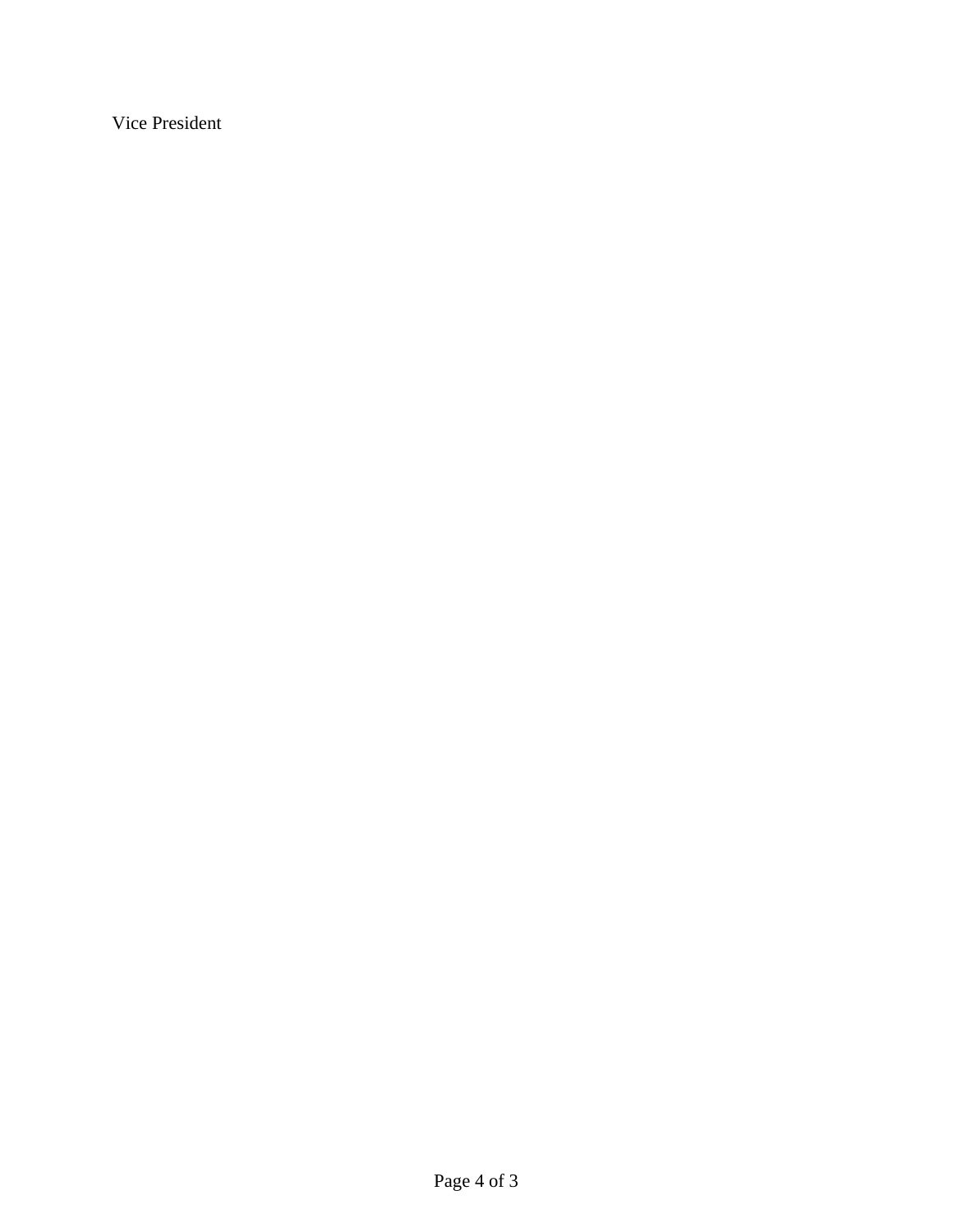# **TYPE**: Resolution **SUBMITTED BY:** Chief Frank Kosman **DATE**: 8-2-11

**DESCRIPTION:** Purchase of IP Surveillance Camera System for the Police Department

# *SUPPORTS THE FOLLOWING APPLICABLE VILLAGE GOALS:*

| $X$ Financially Sound Village          | <b>Enrich the lives of Residents</b> |
|----------------------------------------|--------------------------------------|
| X   Quality Customer Oriented Services | Major Business/Corporate Center      |
| $X$ Safe and Beautiful Village         | <b>Vibrant Major Corridors</b>       |

# **COMMITTEE ACTION: Approved Purchase 5-0 on 7-19-11 DATE: 8-9-11**

#### **BACKGROUND:**

As per the IGA with the Village of Addison, the police department is moving forward with the transfer of the department's dispatch function to Addison. As the police department will not necessarily have personnel in it from 10:00 PM until 8:00 AM on a daily basis, a camera surveillance system needs to be installed so that personnel from the Addison Communications Center will be able to monitor the interior and exterior of the station.

#### **KEY ISSUES:**

The communications function is scheduled to begin to transition to Addison during the second week of August and be complete by the end of the month. Quotes have been solicited from 3 companies in reference to providing 3 IP web based camera systems with the last one being received yesterday. The quotes are as follows:

- Critical Technology Solutions: \$28,422 with a maintenance agreement of \$1566 per year
- SMG: \$29,050 with a maintenance agreement of \$2400 per year
- Chicago Communications: \$32,408 without a maintenance agreement

All three quotes did not include the cost for the cabling, mounts, and connectors. The reason for this exclusion is because of the volatile costs in copper as of this time.

- **ALTERNATIVES:** 1. Approve the attached Resolution for the purchase and installation of the equipment.
	- 2. Discretion of the Board.

**RECOMMENDATION:**<br>Staff recommends a resolution that authorizes the Village Manager to execute the necessary documents to purchase, install, and maintain the equipment with the company with the lowest quote, Critical Technology Solutions.

#### **BUDGET IMPACT:**

The expense exceeds the budgeted \$20,000 for the equipment estimated in the Capital Outlay-Building & Structure account line item. However, the balance can be covered by purchasing only 2 new furnace/air conditioner roof units rather than three that were itemized in the current year's budget. No budget transfer will be required.

**ACTION REQUIRED:**<br>Approve the Resolution to order the IP camera surveillance system from Critical Technology Solutions.